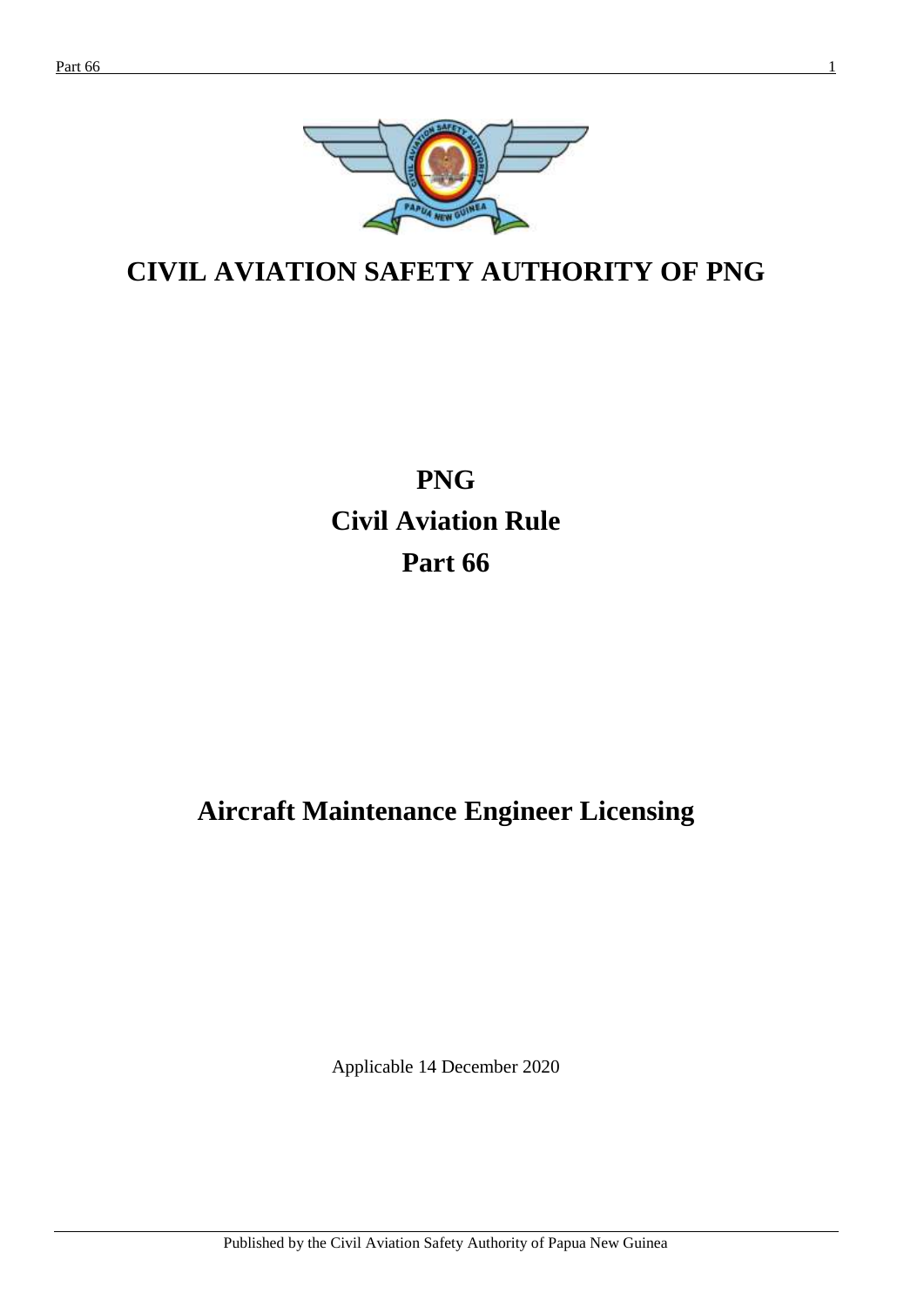# **DESCRIPTION**

The purpose of Part 66 is to prescribe rules applicable to individuals or maintenance engineers who wish to conduct aircraft maintenance or airworthiness inspections and exercise certifying privileges within the PNG civil aviation system. Specifically, the rules provide for the following:

- Aircraft maintenance engineer licence: The entry level qualification for the performance of maintenance on aircraft:
- Aircraft maintenance engineer type or group ratings: The individual qualifications that specify the expertise of the holder of the aircraft maintenance engineer licence and provide certification privileges on certain aircraft types:
- Aircraft maintenance specialist certificates: A certificate that provides specific privileges and responsibilities on senior licence holders to perform specialist maintenance activities.
- Certificate of inspection authorisation: A certificate that provides additional privileges and responsibilities on senior licence holders that included certification of Annual Reviews of Airworthiness and conformity of major modifications and repairs

Part 66 aligns with:

Amendment 175 of Annex 1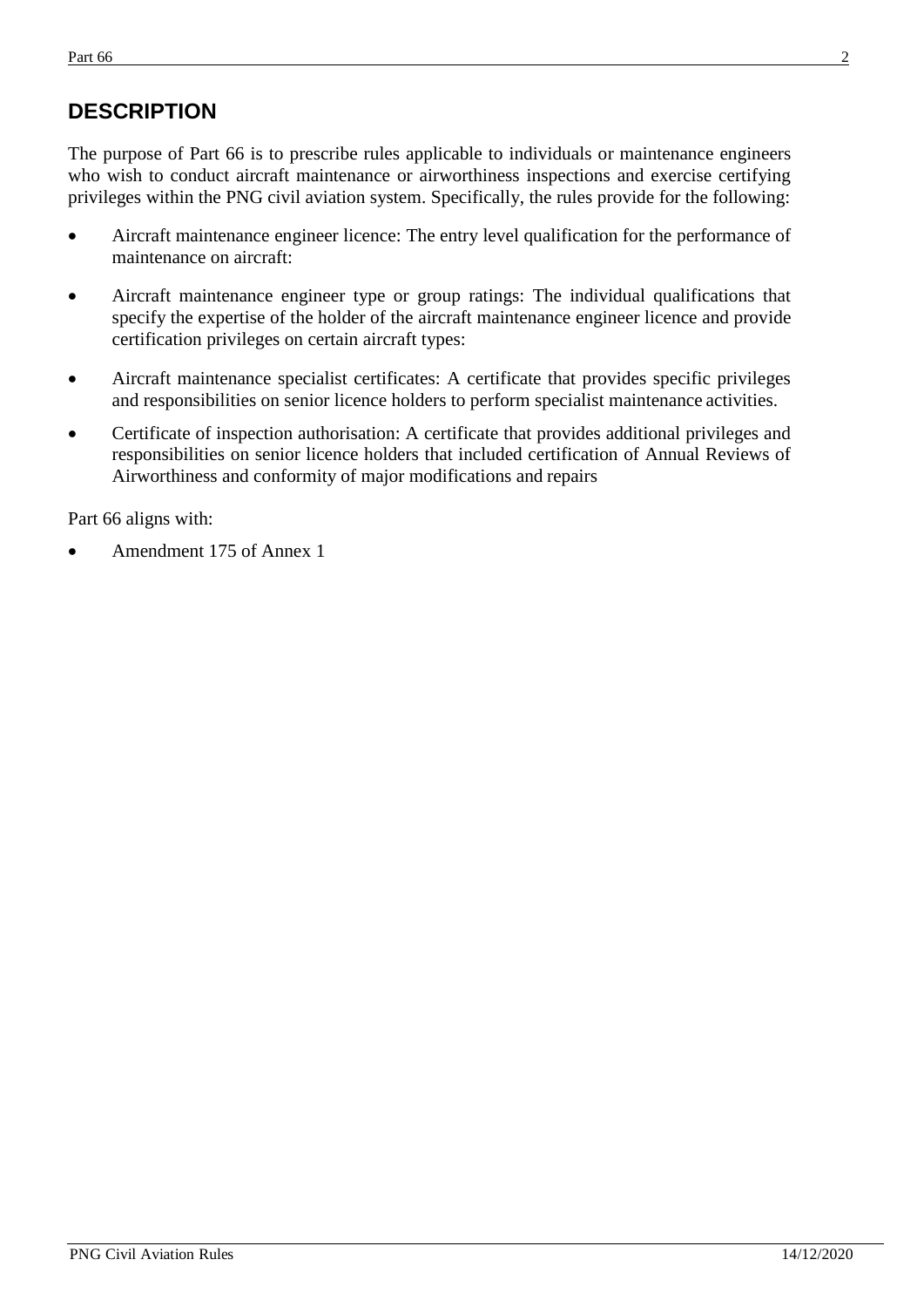# **BULLETIN**

This Part first came into force on 1 January 2004 and now incorporates the following amendments:

| Amendment   | <b>Effective Date</b> |
|-------------|-----------------------|
| Amendment 1 | 1 May 2016            |
| Amendment 2 | 4 December 2019       |
| Amendment 3 | 14 December 2020      |
|             |                       |

#### *Summary of amendments:*

| <b>Amendment 3:</b>     |  |
|-------------------------|--|
| (Docket 20/08/CAR66/13) |  |

Rule 66.3 amended. Deleted definition of production non type certificate aircraft, as not applicable in PNG.

Rule 66.5 amended. Added 2 new certificates to the list of Part 66 credentials to be issued.

Rule 66.57(d) amended. deleted lighter-than-air category of license as not applicable in PNG.

Rule 66.57(e) amended renumbered 66.57(d).

Rule 66.153 amended. deleted reference to AMS-3 credential as not applicable in PNG.

Rule 63.155 minor editorial amendments.

Rule 66.157(a) amended to specify new requirements for Part 141 AME ATO student AMS-1 credentials.

Rules 66.157 (c) and 66.163 – deleted all references to AMS-3 credential as not applicable to PNG.

Rule 66.157(e) amended delete reference to Airworthiness Management as not applicable in PNG.

Rules  $66.157$  (d),(e) renumbered (c),(d).

Rule 66.159 (a) amended to reflect new privileges and limitations of AMS-1 holders.

Rule 66.159 (c) amended. Deleted reference to AMS-3 due not applicable in PNG.

Rules  $66.159$  (d), (e) renumbered (c), (d).

Rules 66.161(a) and 66.163(c). Deleted reference to AMS-3 due as applicable in PNG.

Rules 66.163 (d), (e) renumbered  $(c)$ , (d).

Subpart F inserted. New Subpart and requirements for Certificate of Examiner Authorisation.

Subpart G inserted. New Subpart and requirements for Certificate of Instructor Authorisation

Subpart F amended. Retitled as Subpart H.

Subpart G amended. Retitled as Subpart I.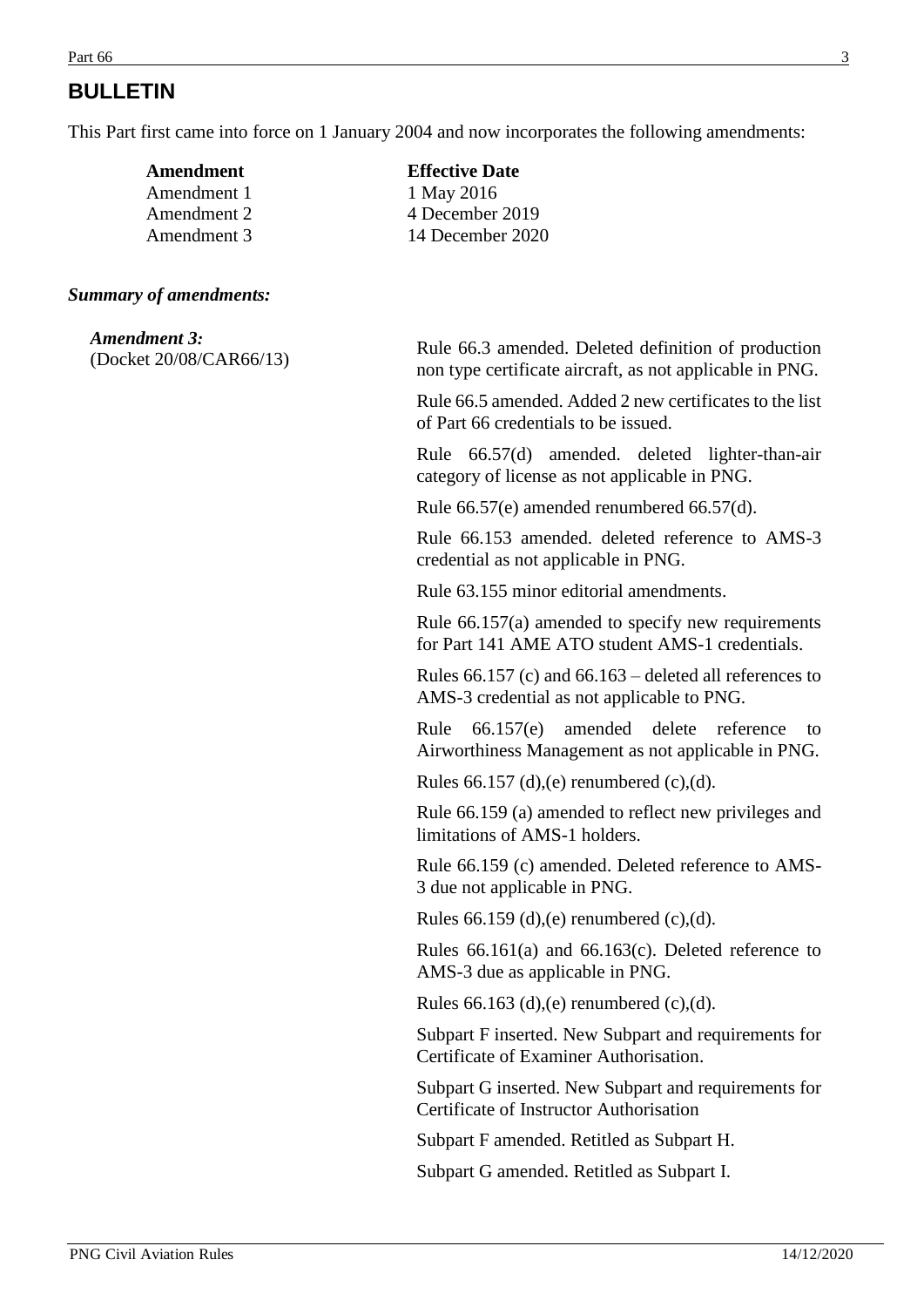# **Schedule of Rules**

| 66.1   |  |
|--------|--|
| 66.3   |  |
| 66.5   |  |
| 66.6   |  |
| 66.7   |  |
| 66.9   |  |
| 66.11  |  |
| 66.13  |  |
| 66.15  |  |
| 66.17  |  |
| 66.19  |  |
| 66.21  |  |
|        |  |
| 66.51  |  |
| 66.53  |  |
| 66.55  |  |
| 66.57  |  |
| 66.59  |  |
| 66.61  |  |
| 66.63  |  |
|        |  |
| 66.101 |  |
|        |  |
| 66.105 |  |
| 66.107 |  |
|        |  |
|        |  |
|        |  |
|        |  |
|        |  |
|        |  |
|        |  |
|        |  |
| 66.161 |  |
|        |  |
|        |  |
|        |  |
|        |  |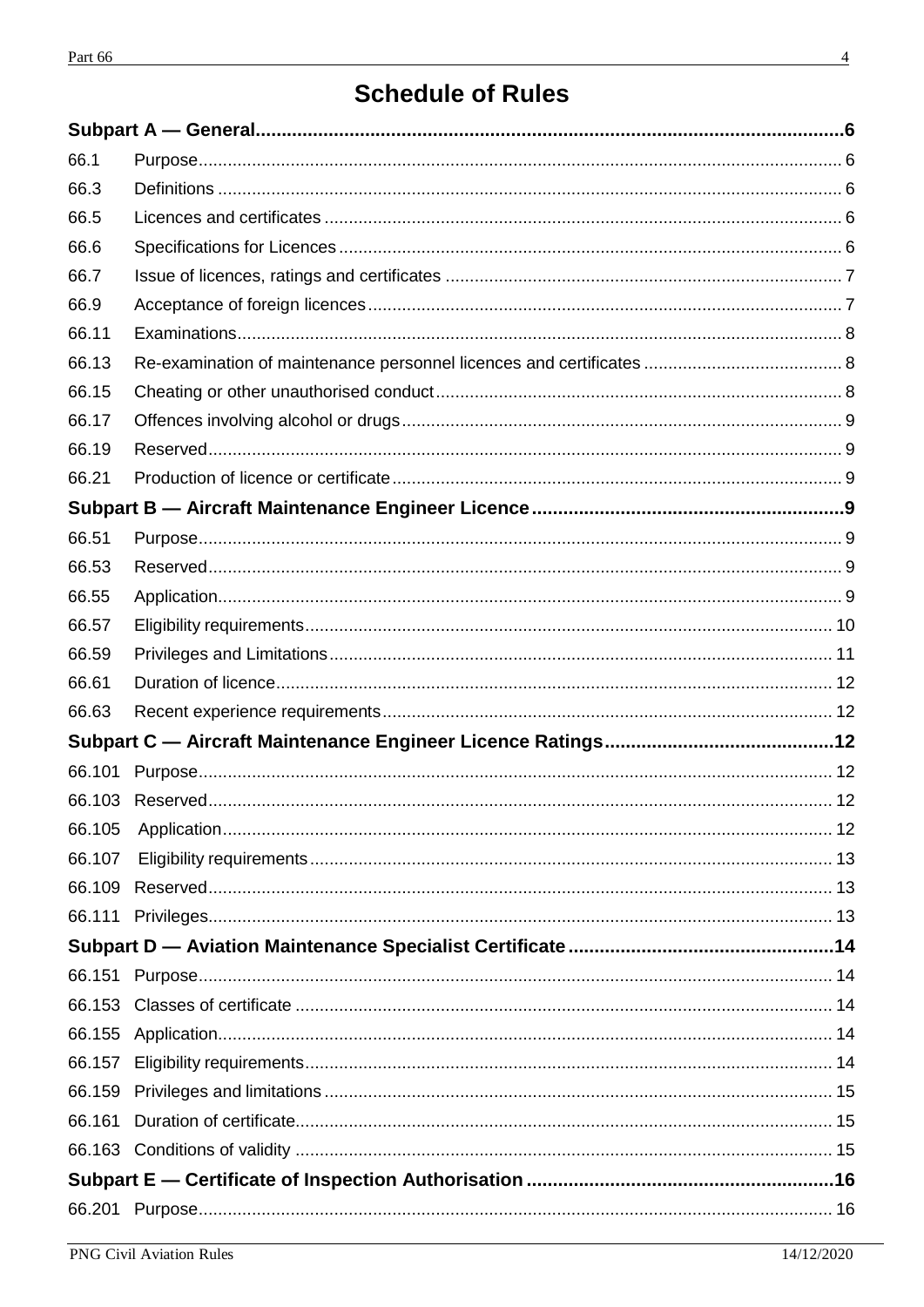| Part 66  | 5 |
|----------|---|
| 66.203   |   |
| 66.205   |   |
| 66.207   |   |
| 66.209   |   |
| 66.211   |   |
|          |   |
|          |   |
|          |   |
| 66.305.1 |   |
|          |   |
| 66.309   |   |
| 66.311   |   |
|          |   |
| 66.401   |   |
| 66.403   |   |
| 66.405   |   |
| 66.407   |   |
| 66.409   |   |
| 66.411   |   |
|          |   |
| 66.451   |   |
| 66.453   |   |
|          |   |
|          |   |
|          |   |
| 66.501   |   |
|          |   |
|          |   |
|          |   |
|          |   |
|          |   |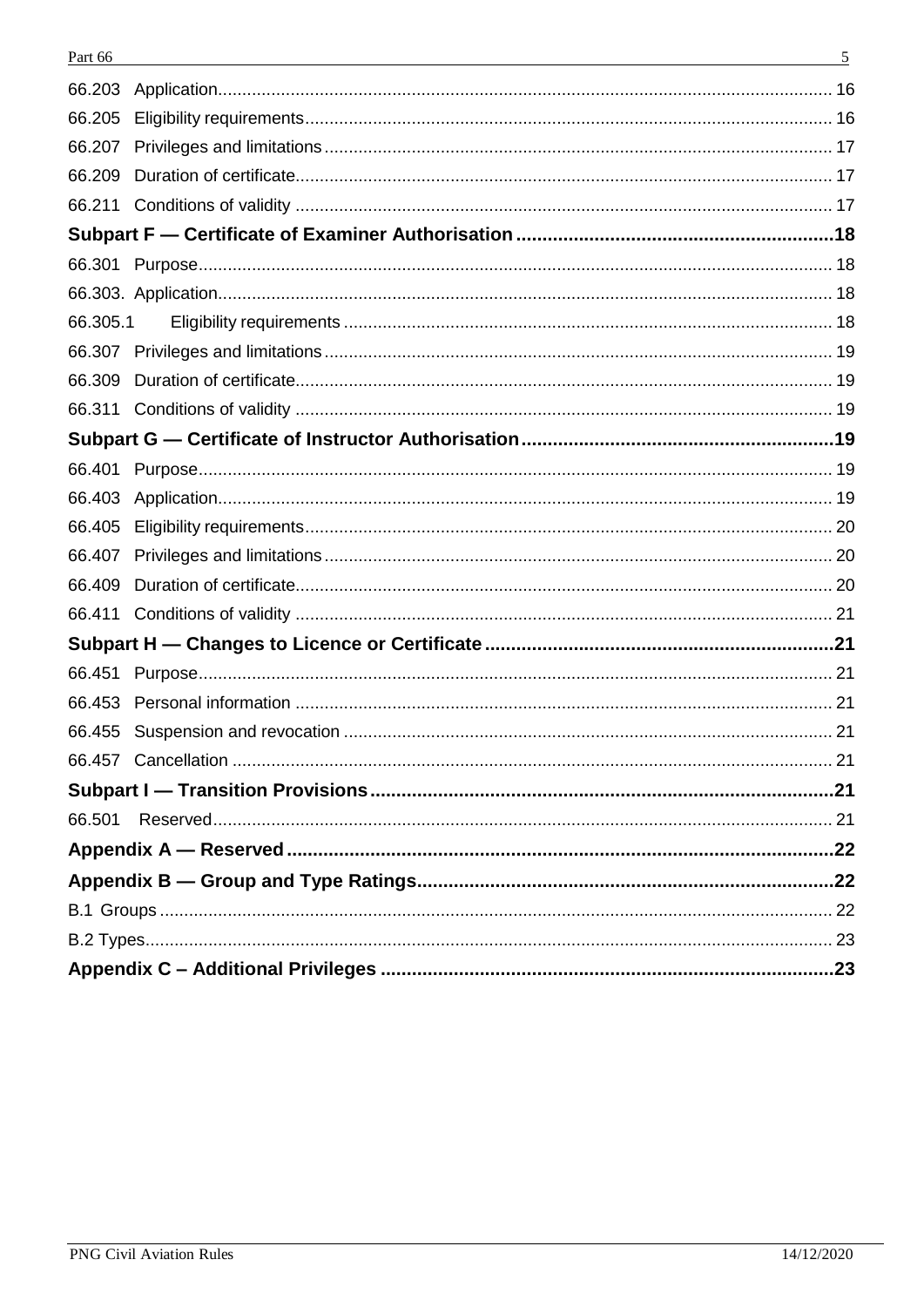# <span id="page-5-0"></span>**Subpart A — General**

#### <span id="page-5-1"></span>**66.1 Purpose**

This Part prescribes rules governing—

- (1) the issue and renewal of aviation maintenance licences, ratings and certificates; and
- (2) the privileges and limitations of those licences, ratings and certificates.

#### <span id="page-5-2"></span>**66.3 Definitions**

**Airworthiness legislation examination** means the written examination which tests the applicant's knowledge of the applicable civil aviation rules related to the duties and responsibilities of a licensed aircraft maintenance engineer, or where required, a holder of an aviation maintenance specialist certificate.

#### <span id="page-5-3"></span>**66.5 Licences and certificates**

The following licences, ratings and certificates, are issued under this Part:

- (1) aircraft maintenance engineer licences in one or more of the followingcategories:
	- (i) aeroplane:
	- (ii) rotorcraft:
	- (iii) powerplant:
	- (iv) electrical:
	- (v) instrument:
	- (vi) radio:
	- (vii) lighter than air aircraft:
- (2) group ratings in the groups listed in Appendix B;
- (3) aviation maintenance specialist certificates;
- (4) certificates of inspection authorisation;
- (5) aircraft and component ratings.
- (6) certificates of examiner authorisation;
- (7) certificates of instructor authorisation;

#### <span id="page-5-4"></span>**66.6 Specifications for Licences**

An Aircraft Maintenance Engineer licences issued under this Part must contain:

- (1) Name of the Issuing State; and
- (2) Title of Licence; and
- (3) Licence number: and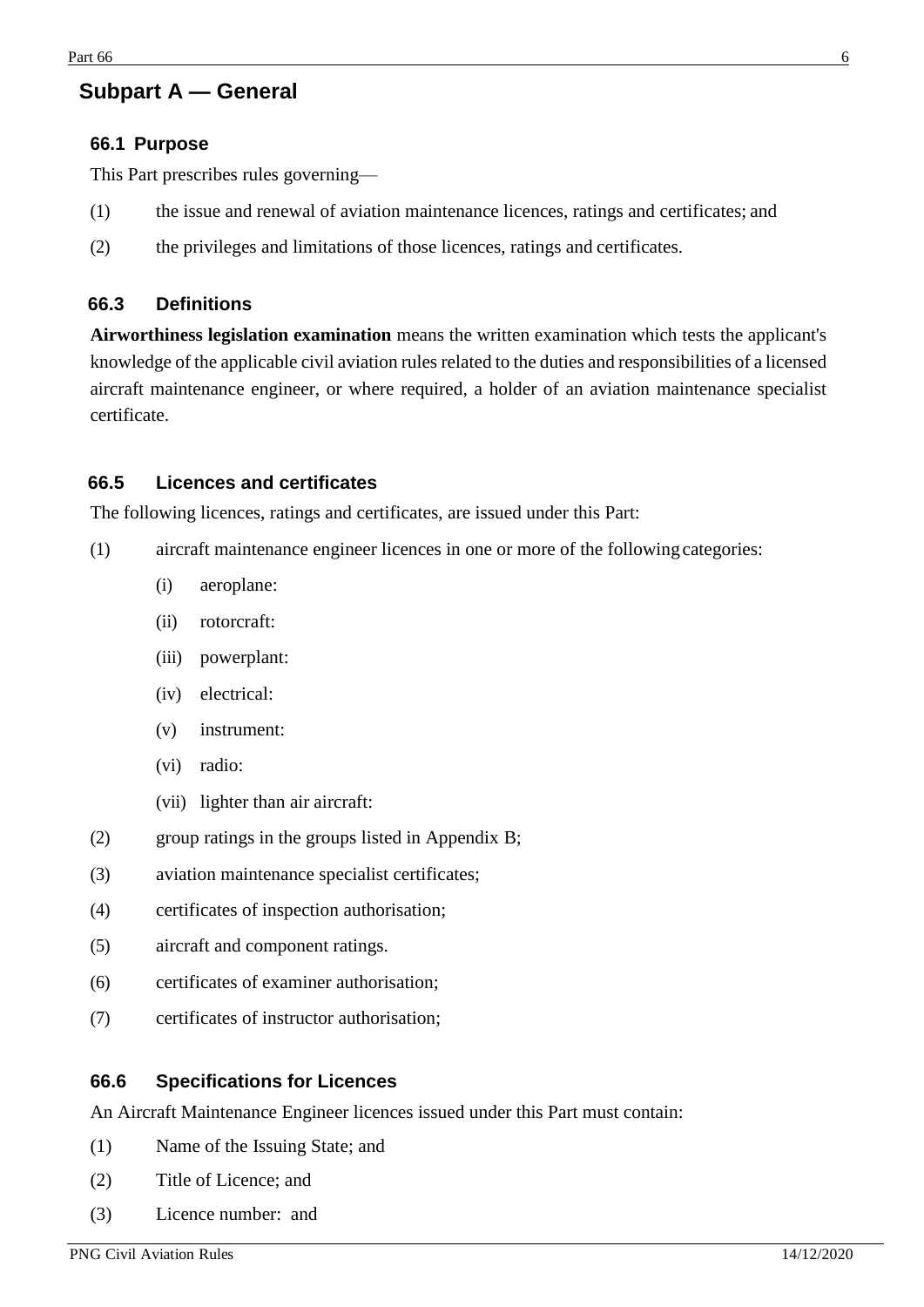- (4) Full name of the Licence holder: and
- (5) Licence holder's date of birth; and
- (6) Licence holder's address; and
- (7) Licence holder's nationality; and
- (8) Signature of the Licence holder; and
- (9) Authority and conditions under which the licence is issued; and
- (10) Certification concerning validity and authorisation for holder to exercise privileges; and
- (11) Signature of the Officer issuing the licence and the date of such issue; and
- (12) Seal or stamp of Authority issuing the licence; and
- (13) Ratings and endorsements; and
- (14) Remarks on ratings and endorsements and other information required by Article 39 to the Convention.

## <span id="page-6-0"></span>**66.7 Issue of licences, ratings and certificates**

- (a) An applicant is entitled to a licence, rating or certificate, issued by the Director under this Part if the Director is satisfied that—
	- (1) the applicant is a fit and proper person; and
	- (2) the applicant has sufficient ability in reading, speaking, and understanding the English language to enable that person to carry out the responsibilities of the holder of that licence, rating or certificate; and
	- (3) the applicant meets the eligibility requirements in the appropriate Subpart for the licence, rating or certificate; and
	- (4) the granting of the certificate or licence is not contrary to the interests of aviation safety.

# <span id="page-6-1"></span>**66.9 Acceptance of foreign licences**

- (a) An applicant for the grant of a licence, rating or certificate, issued by the Director under this Part may apply for acceptance of a foreign license or certificate issued by the engineering licensing authority of the following countries or authorities if at the time of application, the requirements of paragraph (c) are satisfied:
	- (1) Australia
	- (2) New Zealand
	- (3) Canada
	- (3) United Kingdom
	- (4) EASA States acceptable to the Director
	- (5) Japan
	- (6) Singapore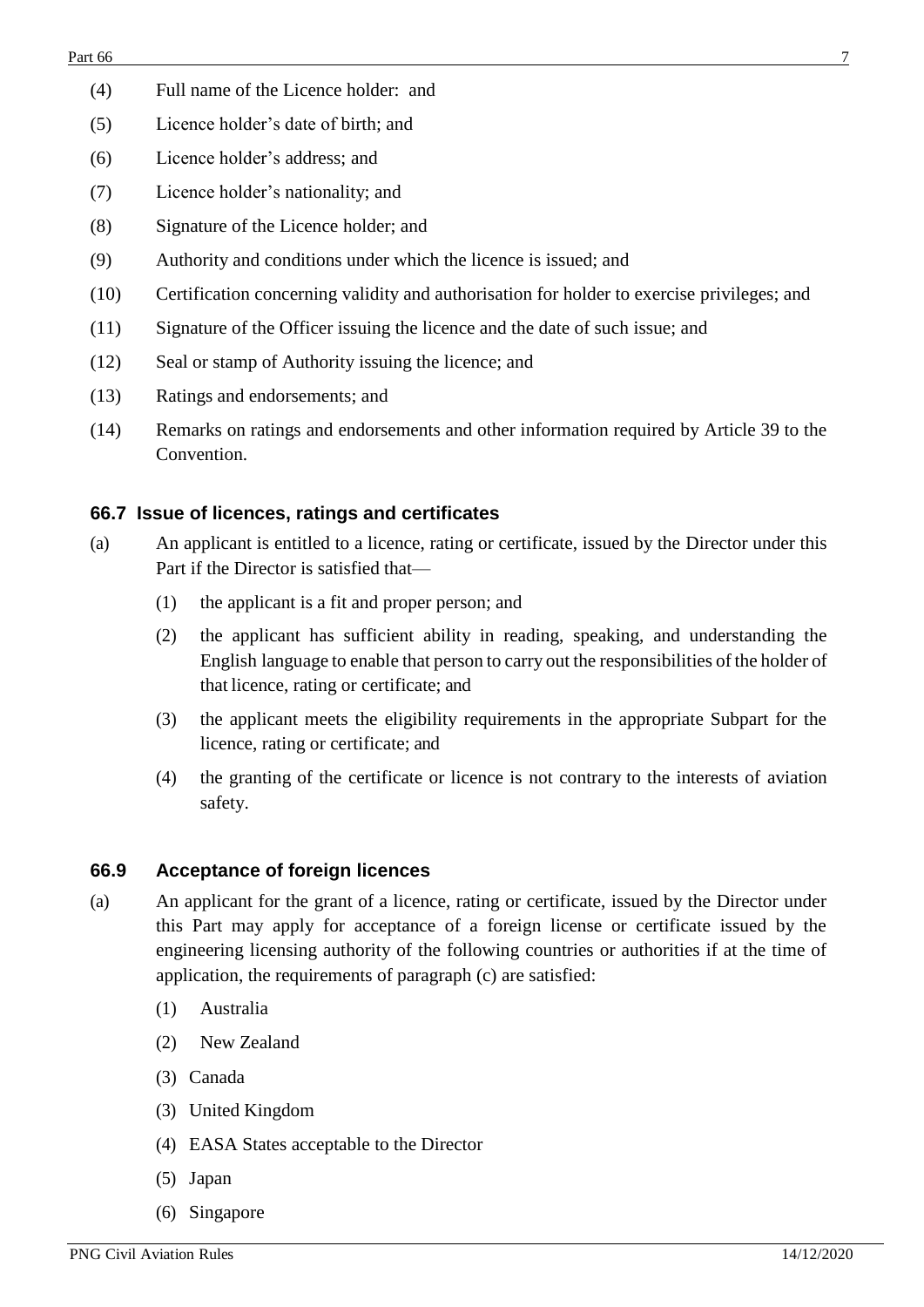- (7) PASO States
- (8) Other States acceptable to the Director
- (b) An applicant for acceptance of a foreign licence or certificate under this Part must be made on form CA61/02.
- (c) An applicant for acceptance of a foreign licence must provide the Director with-
	- (1) a certified copy of the applicant's foreign license:
	- (2) evidence of passing the Airworthiness Legislation examination as required by 66.57(a):

#### <span id="page-7-0"></span>**66.11 Examinations**

- (a) An applicant for the grant of a licence, rating, or certificate under this Part must—
	- (1) for any examination, produce written proof of personal identity; and
	- (2) for a written examination, gain at least 75% of the possible marks in order to pass; and
	- (3) for an oral examination, demonstrate satisfactory working knowledge of the subject being tested.
- (b) A pass in a written subject is valid for the lifetime of the holder except for a written pass in Airworthiness Legislation which lapses after 2 years and must be re-sat if a licence has not been issued in that 2-year period.

#### <span id="page-7-1"></span>**66.13 Re-examination of maintenance personnel licences and certificates**

The Director may re-examine orally, in writing, or both, the holder of a licence, rating or certificate issued under Part 66 if the Director considers that such action is necessary to establish the holder's competency. As a result of any such re-examination the Director may vary the conditions attached to, or suspend or revoke, the licence, rating or certificate.

#### <span id="page-7-2"></span>**66.15 Cheating or other unauthorised conduct**

(a) During any examination required by this Part, a person must not—

- (1) copy from another person; or
- (2) use any unauthorised equipment; or
- (3) refer to any unauthorised source of information; or
- (4) communicate in any way with anyone other than the conducting officer;or
- (5) take an examination on behalf of anyone else; or
- (6) remove material from the examination venue; or
- (7) record any examination, in whole or in part, by electronicmeans.
- (b) A person who fails to adhere to the requirements in paragraph (a) may be subject to any or all of the following actions as the Director may determine:
	- (1) failure in that subject: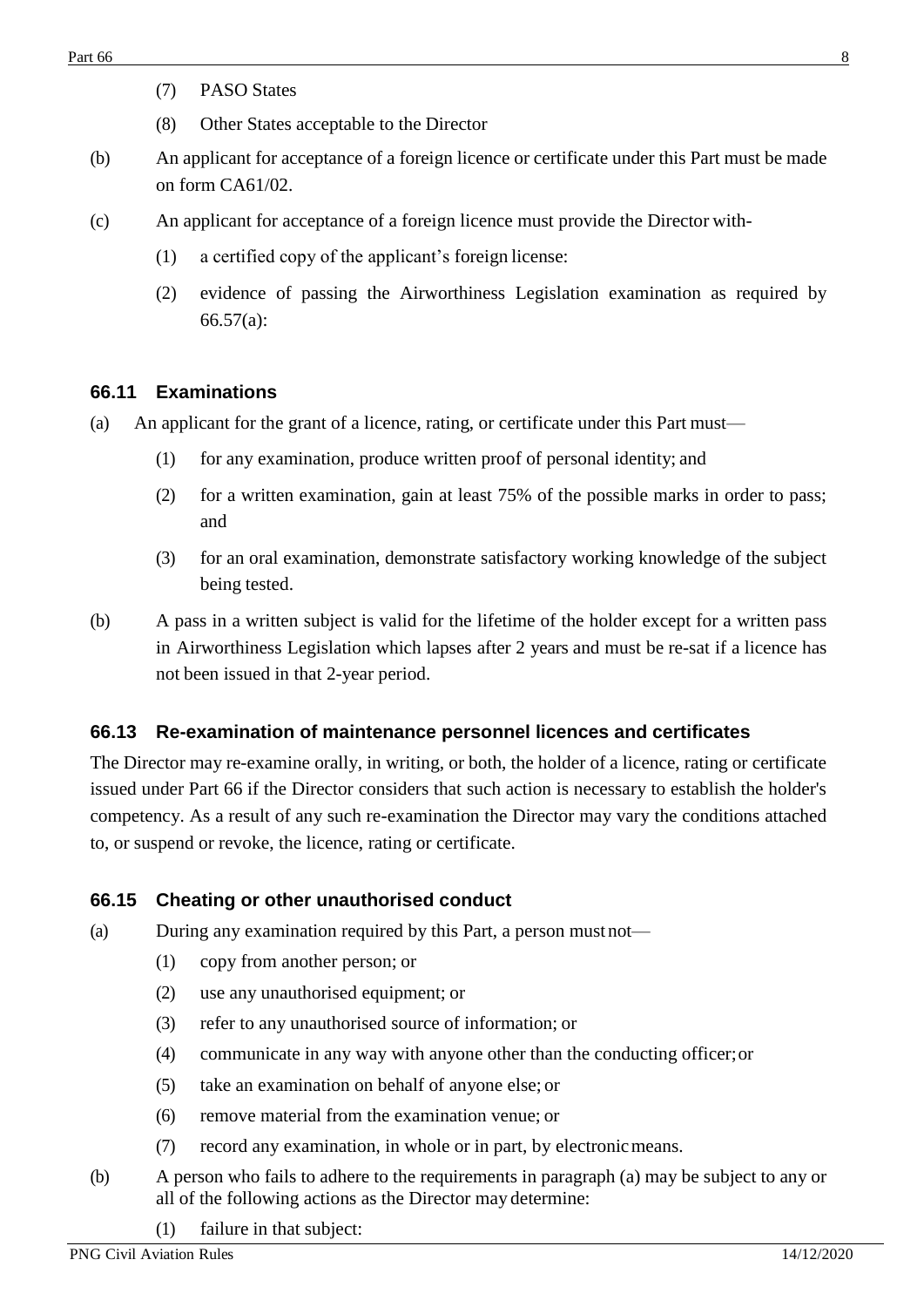- (2) disqualification of any or all subjects already passed:
- (3) debarment from sitting further examinations under the Civil Aviation Rules for up to 12 months:
- (4) suspension or revocation of any licence, certificate, or rating issued to that person under this or any other Part of the Civil Aviation Rules, in accordance with sections 53, 54, and 55 of the Act.

## <span id="page-8-0"></span>**66.17 Offences involving alcohol or drugs**

A conviction for any offence relating to alcohol or drugs, including a refusal to submit to any lawful test for alcohol or drugs, shall be relevant for determining whether a person is, or remains, fit and proper to hold a licence or certificate. Such conviction may result in a refusal to grant a licence or certificate, or suspension or revocation of the licence or certificate.

#### <span id="page-8-1"></span>**66.19 Reserved**

#### <span id="page-8-2"></span>**66.21 Production of licence or certificate**

- (a) The holder of a licence or certificate must on request of the Director, produce that licence or certificate for inspection as soon as practicable.
- (b) The licence or certificate holder's signature must be entered on that licence orcertificate.

# <span id="page-8-3"></span>**Subpart B — Aircraft Maintenance Engineer Licence**

#### <span id="page-8-4"></span>**66.51 Purpose**

This Subpart prescribes rules governing the grant of an aircraft maintenance engineer licence and the privileges, limitations, and recent experience requirements of that licence.

#### <span id="page-8-5"></span>**66.53 Reserved**

#### <span id="page-8-6"></span>**66.55 Application**

- (a) An applicant for the grant of an aircraft maintenance engineer licence or an additional licence category must complete form CA 66/01 and submit the form to the Director with a payment of the appropriate application fee prescribed by regulations made under the Act.
- (b) In addition to a completed form CA 66/01, an applicant must provide the Director with:
	- (1) documents which provide evidence of the training, qualifications and experience stated on the form; and
	- (2) where recognition of a foreign licence or qualification is being sought as provided for in 66.57(c), a copy of that licence or qualification and if that document is not in English and/or is coded, a translation into English and/or an explanation of the codes used; and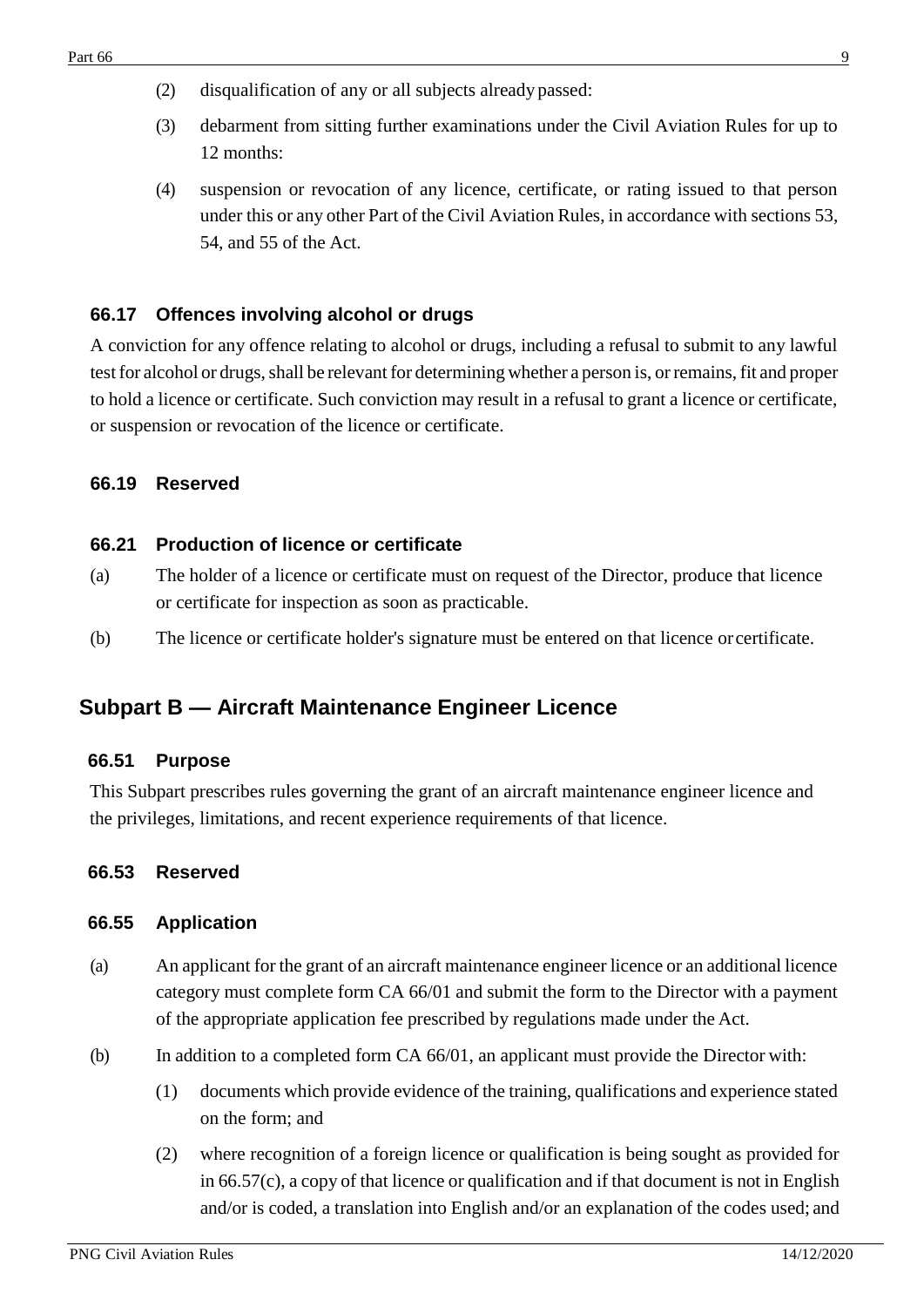(3) any further particulars relating to the applicant as may be required by the Director.

# <span id="page-9-0"></span>**66.57 Eligibility requirements**

- (a) To be eligible for the grant of an aircraft maintenance engineer licence, a person shall—
	- (1) be at least 21 years of age; and
	- (2) have passed written examinations, relevant to the duties and responsibilities of an aircraft maintenance engineer in the following subject areas: -
		- (i) *Air Law*: rules and regulations; and
		- (ii) *Natural science and aircraft general knowledge*: basic mathematics; units of measurement; fundamental principles and theory of physics and chemistry applicable to aircraft maintenance; and
		- (iii) *Aircraft engineering*: characteristics and applications of the materials of aircraft construction including principles of construction and functioning of aircraft structures, fastening techniques; engines and their associated systems; mechanical, fluid, electrical and electronic powersources; aircraft instrument and display systems; aircraft control systems; and airborne navigation and communication systems; and
		- (iv) *Aircraft maintenance*: tasks required to ensure the continuing airworthiness of an aircraft including methods and procedures for the overhaul, repair, inspection, replacement, modification or defect rectification of aircraft structures, components and systems in accordance with the methods prescribed in the relevant Maintenance Manuals and the applicable Standards of airworthiness; and
		- (v) *Human performance* including principles of Threat and Error Management, relevant to aircraft maintenance.
- (b) A person is eligible for the grant of an aircraft maintenance engineer licence if that person—
	- (1) has satisfactorily completed one of the following:
		- (i) a traineeship in an aviation technical trade, of forty-eight months of practical aviation related experience, including formal technical training with the procedures, practices, materials, tools, machine tools, and equipment generally used in constructing, maintaining, or modifying airframes, powerplants, or avionic systems and equipment, gained at any time; or
		- (ii) a traineeship in an appropriate non-aviation technical trade, and thirty-sixmonths of practical aviation related experience with the procedures, practices, materials, tools, machine tools, and equipment generally used in constructing, maintaining, or modifying airframes, powerplants, or avionic systems and equipment, gained following completion of the traineeship; or
		- (iii) a total ofsixtymonths of practical aviation related experience with theprocedures, practices, materials, tools, machine tools, and equipment generally used in constructing, maintaining, or modifying airframes, powerplants, or avionic systems and equipment; or
		- (iv) a course of integrated training, including at least thirty-six months of supervised training and experience, conducted by the holder of an aviation training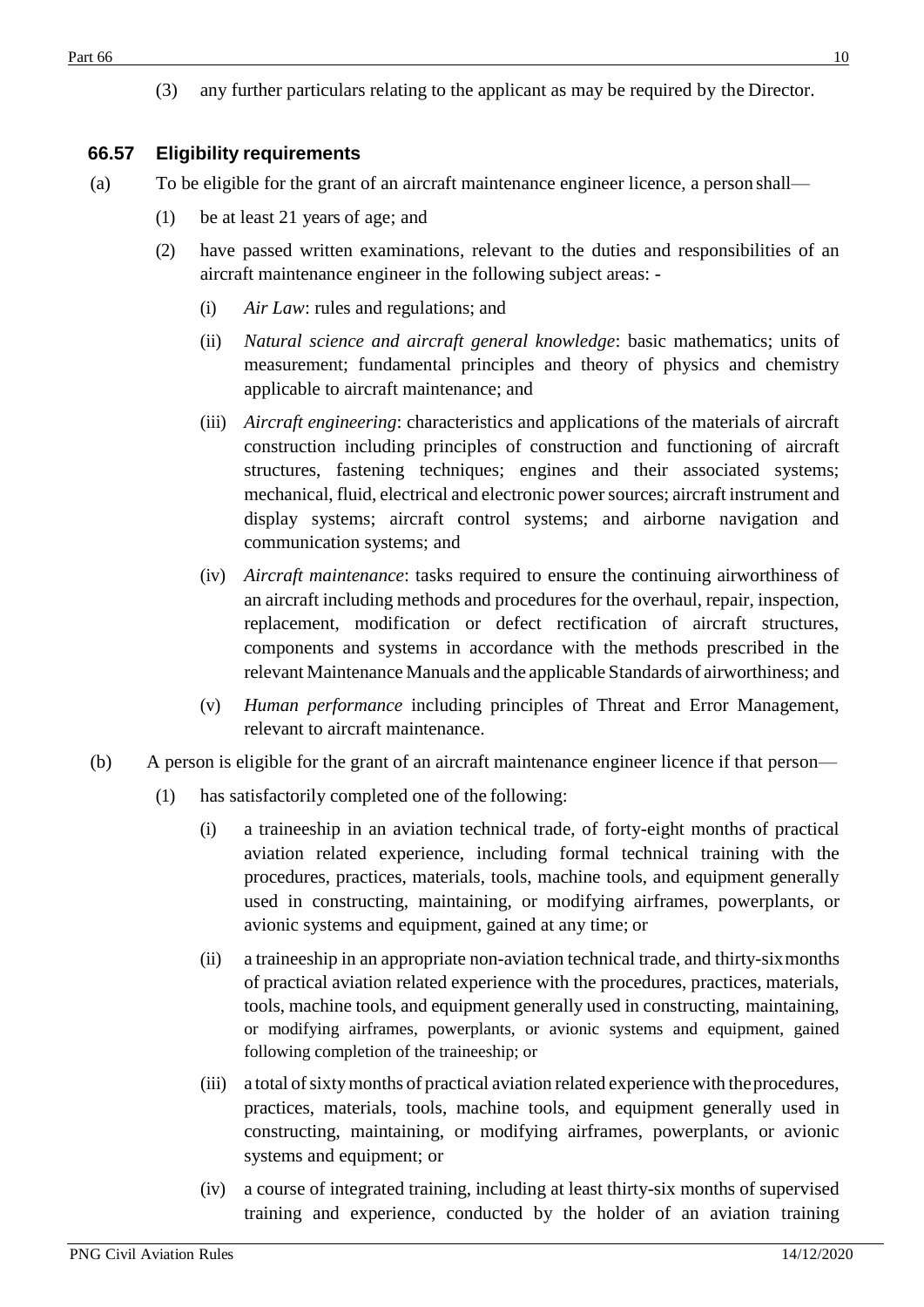organisation certificate issued under Part 141 that authorises the conduct of such a course; and

- (2) for each option in paragraph (b)(1), 24 months of the experience required shall be appropriate to the category of licence sought; and
- (3) has passed written examinations acceptable to the Director relevant to the category of licence sought.
- (c) A person holding a foreign licence is eligible for the grant of an aircraft maintenance engineer licence in the appropriate categories if—
	- (1) the foreign licence held;
		- (i) is current and complies with the requirements of ICAO Annex 1; and
		- (ii) was issued by a Contracting State accepted by the Director as meeting equivalent standards for licence issue; or
	- (2) the holder of the foreign licence has passed examinations, or otherwise gained qualifications, appropriate to the category of licence sought, acceptable to theDirector.
- (d) The holder of an aircraft maintenance engineer licence is entitled to an additional category of licence if the holder has passed the applicable examinations required by paragraph (a)(2) and has completed-
	- (i) 24 months of experience appropriate to the category of licence sought; or
	- (ii) 12 months of experience appropriate to the category of licence sought if the applicant has exercised the privileges of an aircraft maintenance engineer licence for 10 or more years.

# <span id="page-10-0"></span>**66.59 Privileges and Limitations**

- (a) Subject to paragraph (b) and (c) and the requirements of rule Part 145.111, an aircraft maintenance engineer licence authorises the holder to—
	- (1) perform or supervise the maintenance of an aircraft, aircraft component or item of equipment; and
	- (2) release an aircraft, aircraft component or item of equipment to service after maintenance has been performed.
- (b) The holder of an aircraft maintenance engineer licence shall not exercise the privileges of that licence on an aircraft or component unless that person is familiar with the aircraft or component and-
	- (1) holds the applicable group or type rating specified in Appendix B for that aircraft, aircraft component or item of equipment; or
	- (2) the privileges are additional privileges specified in Appendix C.
- (c) The holder of an aircraft maintenance engineer licence shall not exercise the additional privileges specified in Appendix C that require the use of special test equipment unless the holder has evidence that they have received training on the use of that equipment.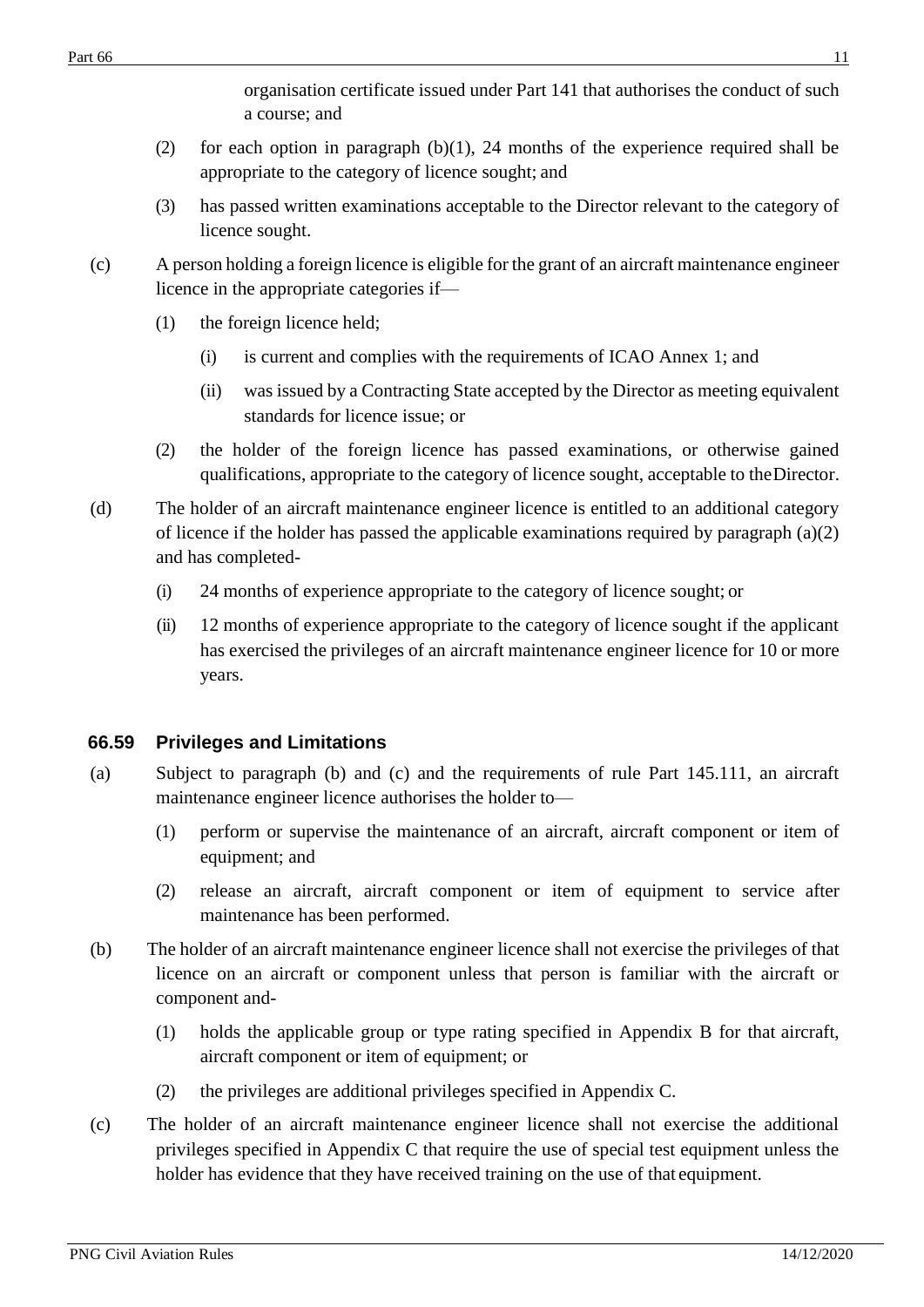## <span id="page-11-0"></span>**66.61 Duration of licence**

An aircraft maintenance engineer licence issued under this Part shall be valid for the lifetime of the holder unless it is suspended or revoked in accordance with the Act.

## <span id="page-11-1"></span>**66.63 Recent experience requirements**

The holder of an aircraft maintenance engineer licence must not exercise the privileges of the licence unless that person—

- (1) has within the immediately preceding 24 months, for a period of at least 6months—
	- (i) exercised the privileges of that licence; or
	- (ii) exercised the privileges of a foreign licence accepted by the Director as equivalent to the privileges granted by a PNG licence; or
	- (iii) supervised the maintenance of aircraft relevant to the ratings held in an executive capacity directly involving the management or control of aircraft maintenance; or
	- (iv) performed a technical training function acceptable to the Director in a certificated training organisation relevant to the ratings held; or
	- (v) performed an airworthiness or maintenance function accepted by the Director as equivalent to the exercise of privileges of a licence; or
	- (vi) has been engaged in any combination of subparagraphs (i) through (v); and
- (2) if required by the Director, has been successfully re-examined on Airworthiness Management; and
- (3) if required by the Director, has provided certified evidence of compliance with paragraph (1); and
- (4) is familiar with the aircraft or component; and
- (5) holds the applicable rating specified in Subpart C for that aircraft or rating.

# <span id="page-11-2"></span>**Subpart C — Aircraft Maintenance Engineer Licence Ratings**

#### <span id="page-11-3"></span>**66.101 Purpose**

This Subpart prescribes the rules governing the grant of an aircraft maintenance engineer licence group ratings and aircraft maintenance engineer type ratings.

# <span id="page-11-4"></span>**66.103 Reserved**

#### <span id="page-11-5"></span>**66.105 Application**

- (a) An applicant for the grant of an aircraft maintenance engineer licence rating must complete form CA 66/02 and submit the form to the Director with a payment of the appropriate application fee prescribed by regulations made under the Act.
- (b) In addition to a completed form CA 66/02, an applicant must provide the Director with—
	- (1) documents which provide evidence of the training, qualification and experience stated on the form; and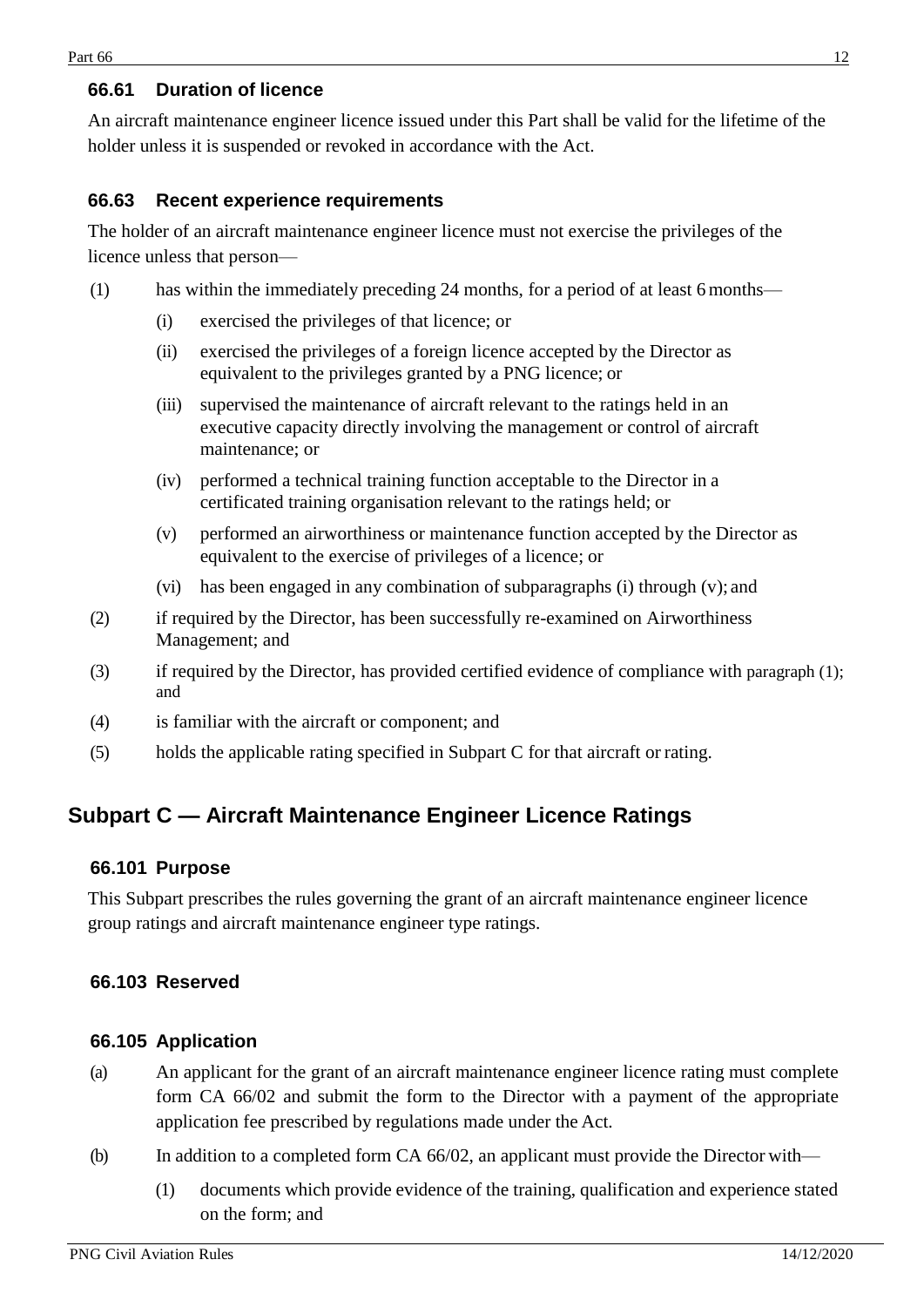- (2) where recognition of a foreign qualification is being sought as provided forin 66.107(4) or(5), ifthat document is not in English and/oris coded, a translation into English and/or an explanation of the codes used; and
- (3) any further particulars relating to the application as may be required by the Director.

# <span id="page-12-0"></span>**66.107 Eligibility requirements**

To be eligible for the grant of an aircraft maintenance engineer licence rating a person must—

- (1) hold a current aircraft maintenance engineer licence; and
- (2) have completed 6 months' practical experience on the type or group of aircraft or components for which the rating is sought; and
- (3) have successfully completed examinations acceptable to the Director; or
- (4) have successfully completed a course of training relevant to the type of aircraft or components for which the rating is sought—
	- (i) conducted by the holder of an aviation training organisation certificate issued under Part 141 which authorises the conduct of such a course; or
	- (ii) conducted by the holder of an aircraft maintenance organisation certificate issued under Part 145 with an E1 rating; or
	- (iii) conducted by the manufacturer of the applicable aircraft or component; or
	- (iv) approved by the competent authority of a Contracting State and acceptable to the Director as meeting equivalent standards for rating issue; or
- (5) have held a rating issued by a Contracting State acceptable to the Director as meeting equivalent standards for rating issue; or
- (6) hold or have held a licence that complies with the requirements of ICAO Annex 1 issued by a Contracting State accepted by the Director as meeting standards equivalent to 66.57 for licence issue and while that licence is or was valid, hold or have held a foreign company authorisation provided—
	- (i) that within the last 2 years before making application, the person exercised privileges under the authorisation accepted by the Director as equivalent to those prescribed under 66.111; and
	- (ii) documentary evidence is provided to the Director of any training necessary for the grant of that authorisation; and
	- (iii) if the person no longer holds the foreign company authorisation, that it was not cancelled or revoked for any reason involving breach of requirements on that person's part and where required by the Director, supporting evidence to that effect is provided.

#### <span id="page-12-1"></span>**66.109 Reserved**

#### <span id="page-12-2"></span>**66.111 Privileges**

(a) A group rating authorizes the holder of an aircraft maintenance engineer licence to exercise the privileges of that licence on any aircraft or component falling within the definition of the applicable group in Appendix B.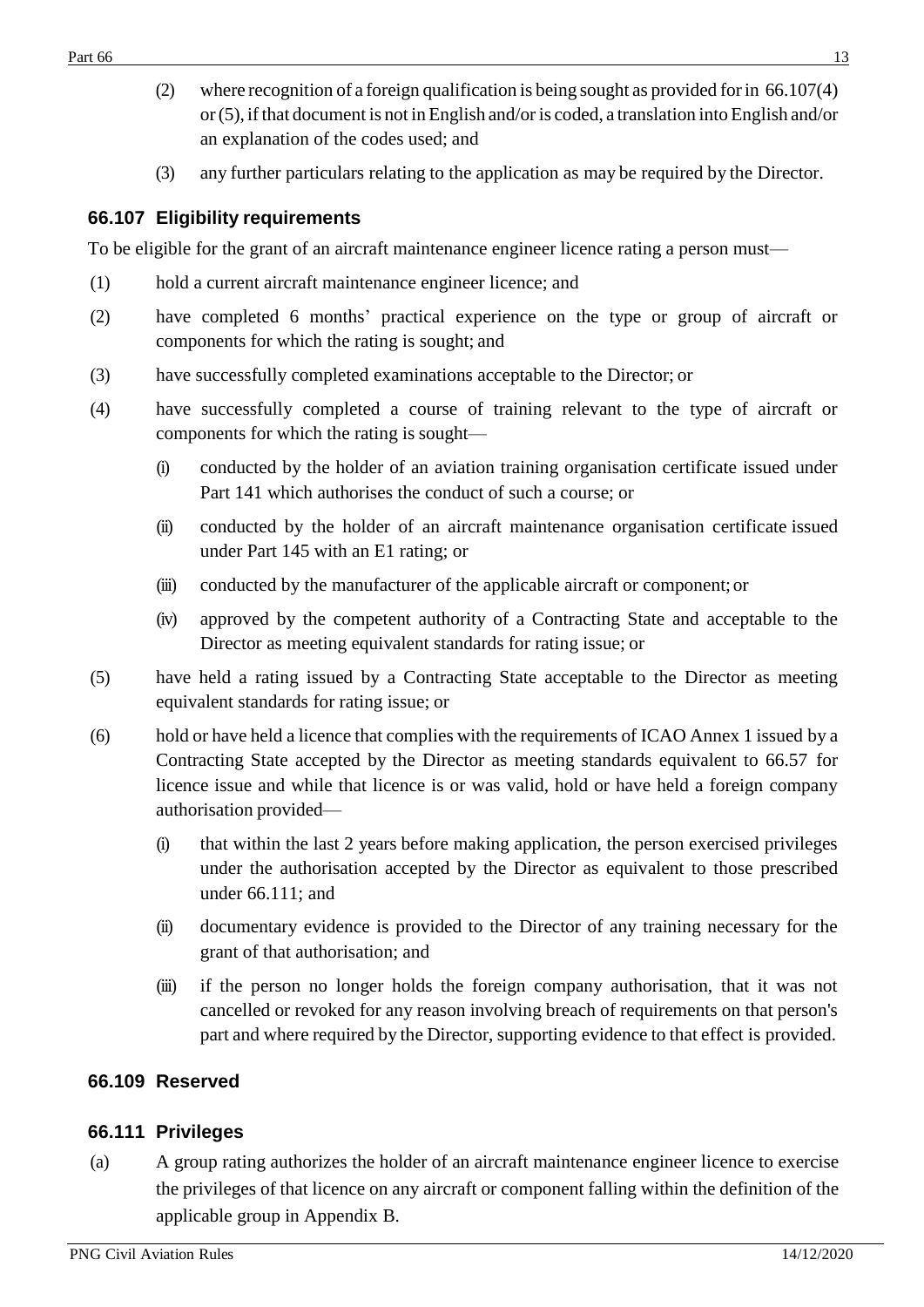(b) Subject to the requirements in rule Part 145.111, a type rating authorizes the holder of an aircraft maintenance engineer licence to exercise the privileges of that licence on the type of aircraft or component specified on the rating.

# <span id="page-13-0"></span>**Subpart D — Aviation Maintenance Specialist Certificate**

## <span id="page-13-1"></span>**66.151 Purpose**

This Subpart prescribes rules governing the issue of an aviation maintenance specialist certificate and the privileges and limitations of that certificate.

## <span id="page-13-2"></span>**66.153 Classes of certificate**

An aviation maintenance specialist certificate may be granted in one of five classes: AMS-1, AMS-2, AMS-4 and AMS-5.

## <span id="page-13-3"></span>**66.155 Application**

- (a) An applicant forthe grant of an aviation maintenance specialist certificate must complete form CA 66/03 and submit the form to the Director with a payment of the appropriate application fee prescribed by regulations made under the Act.
- (b) In addition to a completed form CA 66/03, an applicant must provide the Director with—
	- (1) documents which provide evidence of the training, qualifications and experience stated on the form; and
	- (2) any further particulars relating to the applicant as may be required by the Director.

# <span id="page-13-4"></span>**66.157 Eligibility requirements**

- (a) To be eligible for the grant of a class AMS-1 aviation maintenance specialist certificate, a person shall—
	- (1) be at least 18 years of age; and
	- (2) have passed at least 3 written examinations, relevant to the duties and responsibilities of an aircraft maintenance engineer prescribed under 66.57(a)(2); and
		- (i) have successfully completed a course of training, including at least 24 months of supervised training and experience, conducted by the holder of an aviation training organisation certificate issued under Part 141 that authorises the conduct of such a course.
- (b) To be eligible for the grant of a class AMS-2 aviation maintenance specialist certificate, a person shall—
	- (1) be at least 18 years of age; and
	- (2) hold qualifications, or demonstrate knowledge and skills acceptable to the Director, appropriate to the tasks to be performed under the authority of the certificate; and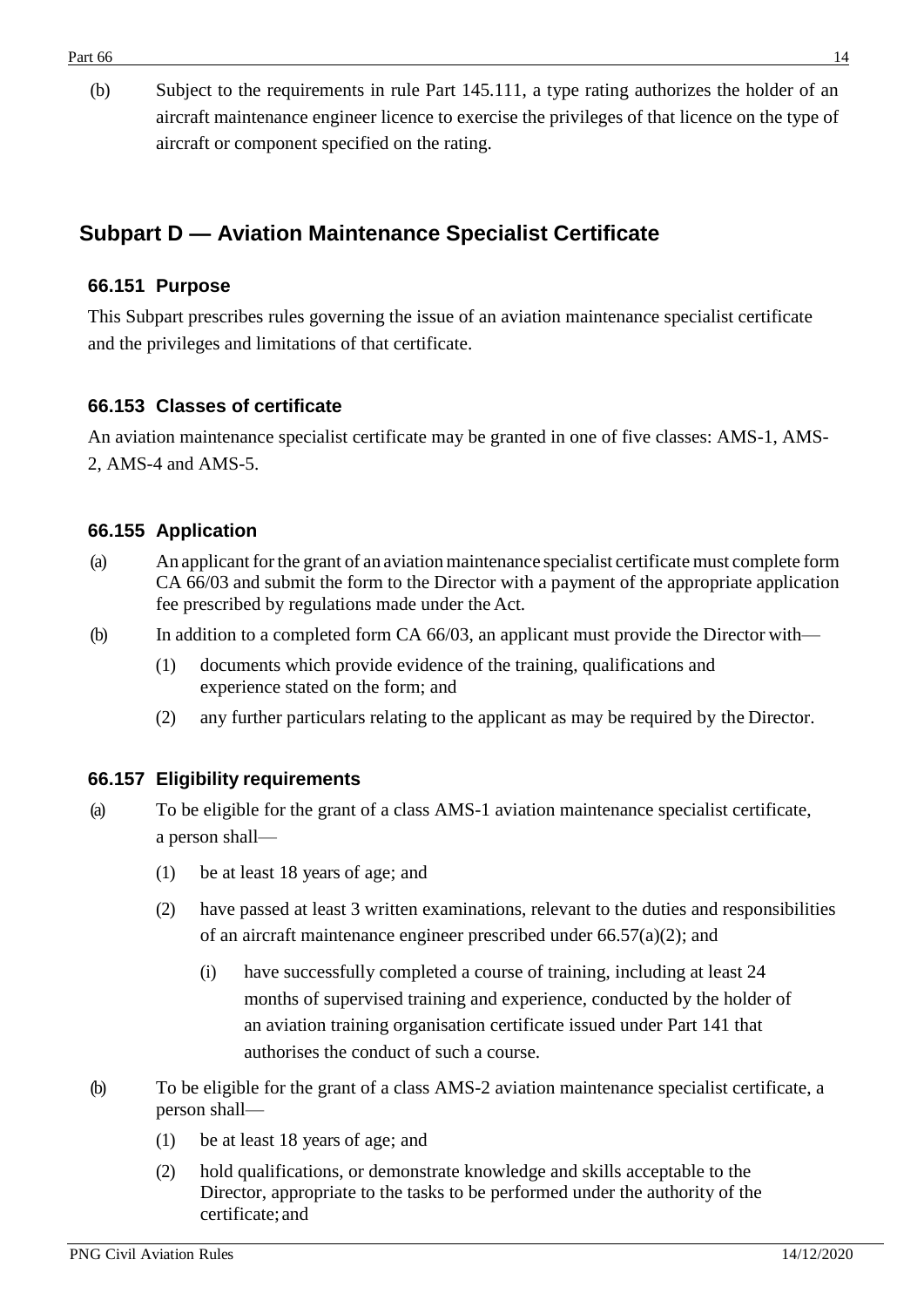- (3) be actively engaged in duties which require that person to hold an AMS-2certificate.
- (c) To be eligible for the grant of a class AMS-4 aviation maintenance specialist certificate, a person shall
	- (1) hold a licence issued under this Part; and
	- (2) satisfy the examination, training or foreign equivalence requirements of 66.107 for the grant of a rating under this Part.
- (d) To be eligible for the grant of a class AMS-5 aviation maintenance specialist certificate, a person shall—
	- (1) be at least 18 years of age; and
	- (2) produce evidence that he or she meets at least the medical standards of 66.17; and
	- (3) have passed the Airworthiness Legislation examinations; and
	- (4) hold qualifications, or demonstrate knowledge and skills acceptable to the Director, appropriate to the tasks to be performed under the authority of the certificate.

## <span id="page-14-0"></span>**66.159 Privileges and limitations**

- (a) An AMS-1 class aviation maintenance specialist certificate authorizes the holder to perform maintenance on aircraft or component for which the holder does not have the practical experience required by rule 66.57(b)(2) for the grant of an aircraft maintenance engineer licence in the category sought.
- (b) An AMS-2 class aviation maintenance specialist certificate authorises the holder to perform and certify specific maintenance tasks and processes for which the certificate isendorsed.
- (c) An AMS-4 class aviation maintenance specialist certificate authorisesthe holder of an aircraft maintenance engineer licence to perform maintenance on, and certify for release to service, an aircraft or component for which the certificate holder does not have the practical experience required by rule 66.107 for the grant of an aircraft specific type rating.
- (d) An AMS-5 class aviation maintenance specialist certificate authorises the holder to perform maintenance on, and release to service, gliders or microlight aircraft for which the certificate is endorsed.

# <span id="page-14-1"></span>**66.161 Duration of certificate**

- (a) An AMS-1, AMS-2 and AMS-5 aviation maintenance specialist certificate issued under this Part shall be valid for the lifetime of the holder unless it is suspended or revoked in accordance with the Act.
- (b) An AMS-4 aviation maintenance specialist certificate issued under this Partshall remain valid until the expiry date stated on the certificate.

# <span id="page-14-2"></span>**66.163 Conditions of validity**

- (a) The holder of an AMS-1 aviation maintenance specialist certificate must not exercise the privileges of the certificate unless that person has—
	- (1) within the immediately preceding 24 months, for a period of at least 6 months exercised the privileges of the certificate; and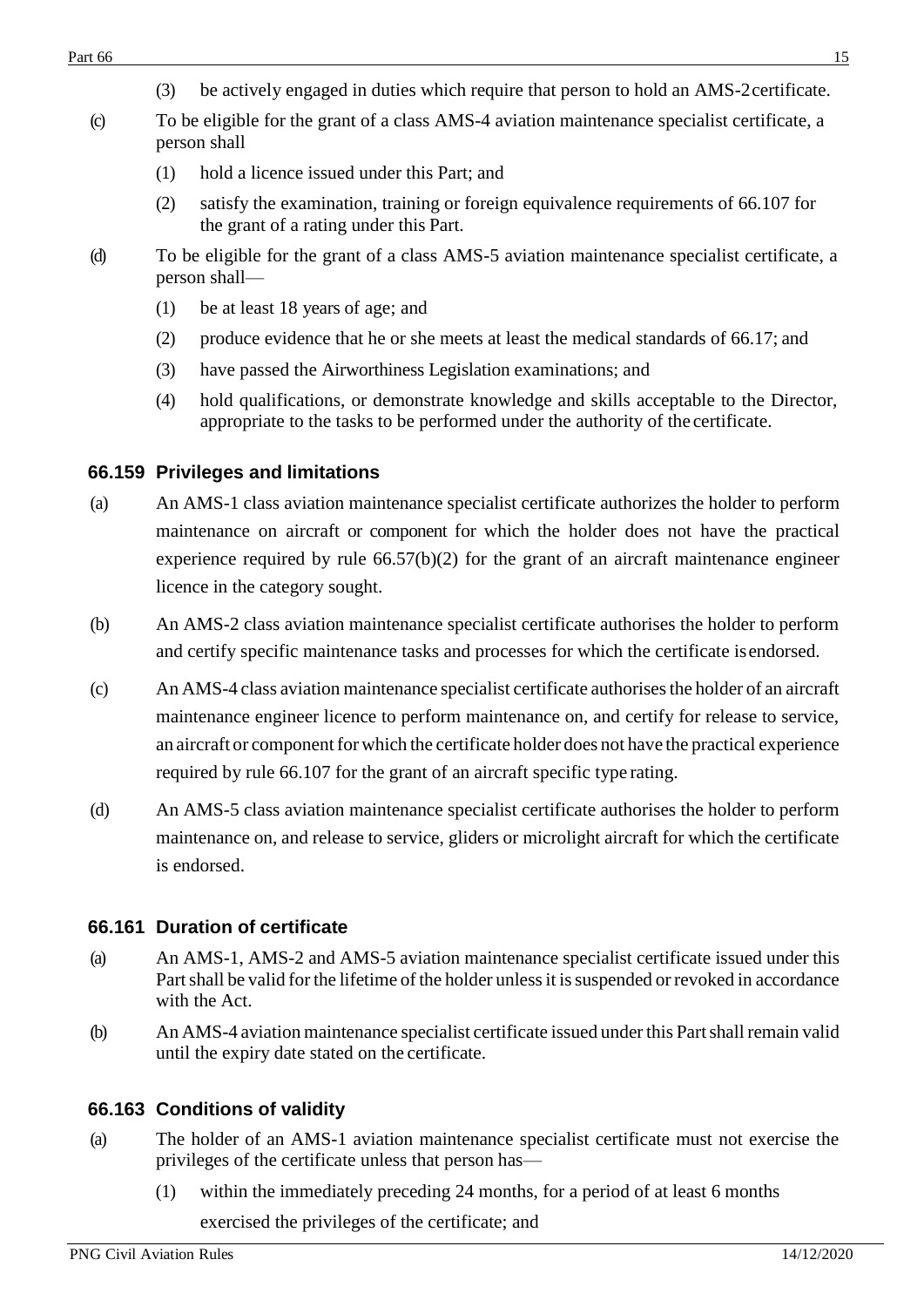- (2) if requested by the Director, provided certified evidence of compliance with paragraph (1); and
- (3) continued to be familiar with all information necessary to exercise the privileges of the certificate.
- (b) The holder of an AMS-2 aviation maintenance specialist certificate must not exercise the privileges of the certificate unless that person has—
	- (1) maintained competency in exercising those privileges; and
	- (2) if requested by the Director, provided certified evidence of compliance with paragraph (1); and
	- (3) continued to be familiar with all information necessary to exercise the privileges of the certificate.
- (c) The holder of an AMS-4 aviation maintenance specialist certificate must not exercise the privileges of the certificate unless that person—
	- (1) continues to comply with the conditions and limitations of the certificate; and
	- (2) has exercised the privileges of the certificate on a continuous basis since the certificate was granted.
- (d) The holder of an AMS-5 aviation maintenance specialist certificate must not exercise the privileges of the certificate unless that person continues to perform maintenance of gliders or microlight aircraft.

# <span id="page-15-0"></span>**Subpart E — Certificate of Inspection Authorisation**

#### <span id="page-15-1"></span>**66.201 Purpose**

This Subpart prescribes rules governing the grant of a certificate of inspection authorisation and the privileges and limitations of that certificate.

# <span id="page-15-2"></span>**66.203 Application**

- (a) An applicant for the grant of a certificate of inspection authorisation must complete form CAA 66/04 and submit the form to the Director with a payment of the appropriate application fee prescribed by regulations made under the Act.
- (b) In addition to a completed form CA 66/04, an applicant must provide the Director with—
	- (1) evidence of compliance with rule 66.205 (a) (2), (3) and (4); and
	- (2) any further particulars relating to the applicant as may be required by the Director.

# <span id="page-15-3"></span>**66.205 Eligibility requirements**

- (a) Except as provided for in paragraph (b), to be eligible for a certificate of inspection authorisation a person must—
	- (1) hold an aircraft maintenance engineer licence, issued under this Part, in both aeroplane and powerplant categories, or in both rotorcraft and powerplant categories; and
	- (2) at the time of application have—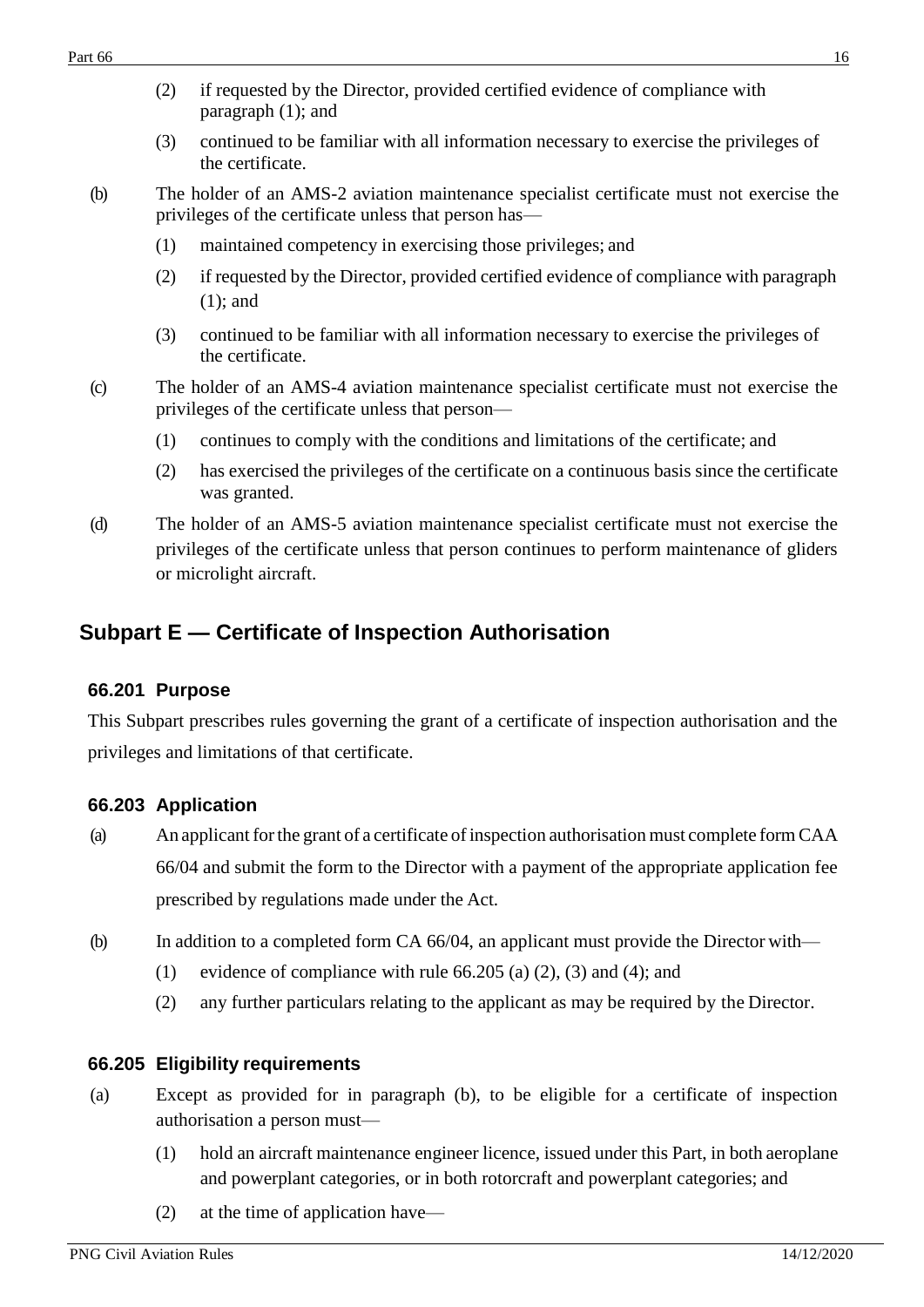- (i) held the licence for a period of at least 5 years; and
- (ii) met the recent experience requirement prescribed in rule 66.63 for a period of at least 5 years; and
- (3) have, within the immediately preceding 24 months—
	- (i) exercised the privileges of an aircraft maintenance engineer licence; or
	- (ii) supervised, in an executive capacity acceptable to the Director, the maintenance of aircraft; and
- (4) have successfully completed a course of instruction and passed a written examination on the inspection of aircraft and components for conformity with the CAR, conducted  $by-$ 
	- (i) the holder of an aviation training organisation certificate issued under Part 141; or
	- (ii) the Director.
- (b) The Director may accept a foreign Inspection Authorisation or a foreign licence held for a period of at least 5 years in lieu of the requirement in paragraph (a)(2)(i).

#### <span id="page-16-0"></span>**66.207 Privileges and limitations**

- (a) Subject to paragraph (b), a certificate of inspection authorisation entitles the holderto—
	- (1) perform a maintenance review in accordance with Part 43, Subpart D; and
	- (2) after completion of major repairs and major modifications, certify conformity with the technical data listed in Appendix C to Part 21 in accordance with Part 43, Subpart E.
- (b) A person must not exercise the privileges specified in paragraph (a) unless that person has available the equipment, facilities, and inspection data necessary to properly inspect airframes, powerplants, propellers, systems or any related part or component.

# <span id="page-16-1"></span>**66.209 Duration of certificate**

A certificate of inspection authorisation issued under this Part shall be valid for a period up to 5 years or until the certificate is suspended or revoked in accordance with the Act during that period.

# <span id="page-16-2"></span>**66.211 Conditions of validity**

The holder of a certificate of inspection authorisation must not exercise the privileges of that certificate unless that person has —

- (1) within the preceding 24 months
	- (i) performed 4 maintenance reviews in accordance with Part 43 Subpart D; or
	- (ii) certified 4 aircraft or components for conformity with the data listed in Appendix C to Part 21 after completion of major repairs or major modifications; or
	- (iii) performed a combination of subparagraphs (1) and (2); or
	- (iv) successfully completed a refresher course comprising at least 8 hours instruction that is acceptable to the Director; or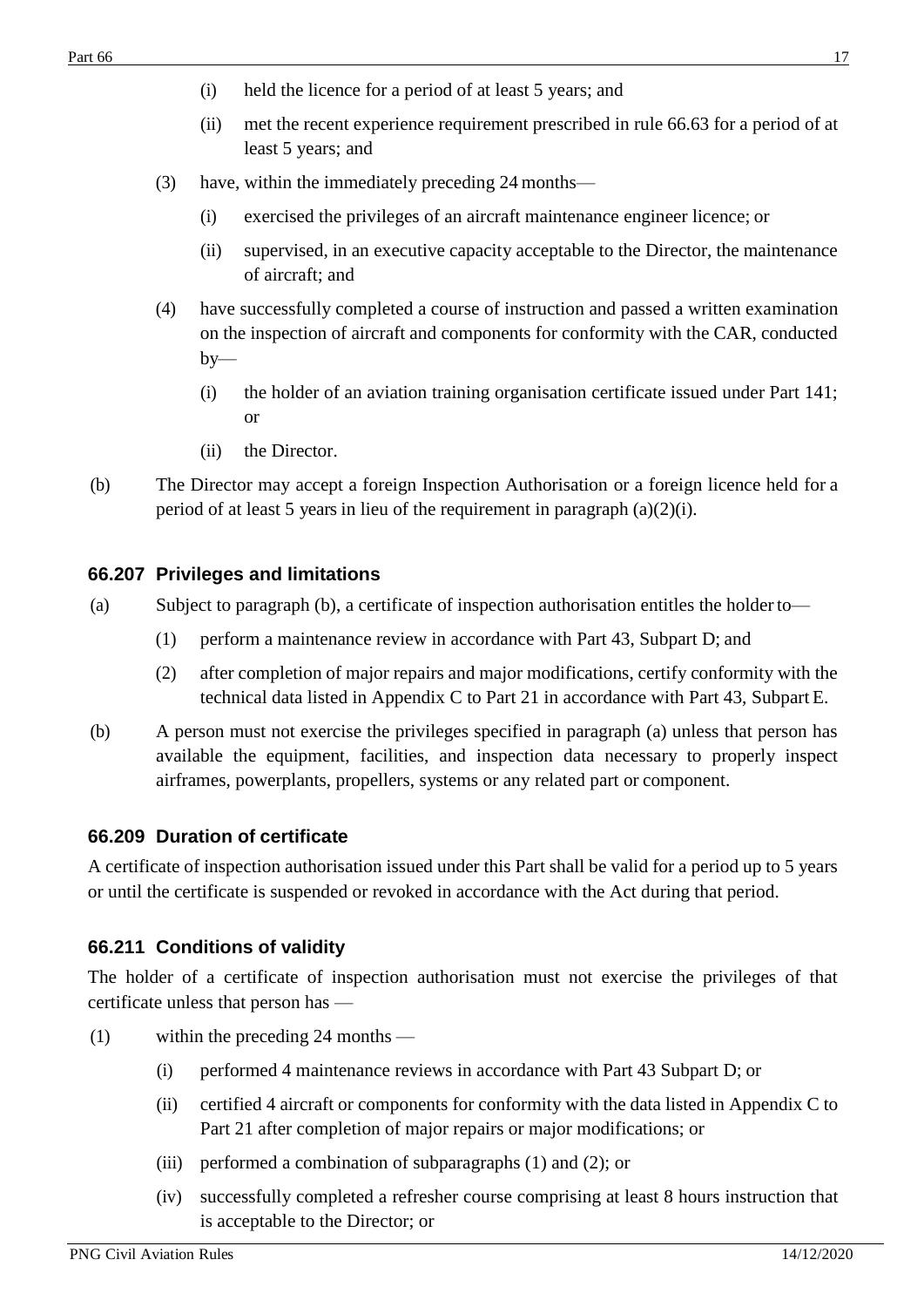- (v) successfully completed a written examination acceptable to the Director; and
- (2) if required by the Director, provided evidence of compliance with paragraph (1)(i), (ii) or (iii); and
- (3) maintained permanent records of each maintenance review and each certification of conformity performed; and
- (4) continued to satisfy the aircraft maintenance engineer licence conditions of validity in 66.63.

# <span id="page-17-0"></span>**Subpart F — Certificate of Examiner Authorisation**

# <span id="page-17-1"></span>**66.301 Purpose**

This Subpart prescribes rules governing the grant of a certificate of examiner authorization and the privileges and limitations of that certificate.

## <span id="page-17-2"></span>**66.303. Application**

- (a) An applicant for the grant of a certificate of examiner authorisation must complete form CA 66/07 and submit the form to the Director with a payment of the appropriate application fee prescribed by regulations made under the Act.
- (b) In addition to a completed form CA 66/07, an applicant must provide the Director with
	- (1) evidence of compliance with 66.305 (a) (1), (a)(2), (a)(3) and (a)(4); and
	- (2) any further particulars relating to the applicant as may be required by the Director.

#### <span id="page-17-3"></span>**66.305.1 Eligibility requirements**

- (a) Except as provided for in paragraph (b), to be eligible for a certificate of examiner authorisation a person must
	- (1) hold an aircraft maintenance engineer licence and ratings, issued under this Part, in the appropriate categories applied for; and
	- (2) at the time of application have
		- (i) held the licence and ratings for a period of at least 5 years; and
		- (ii) met the recent experience requirement prescribed in 66.63 for a period of at least 5 years; and
	- (3) have, within the immediately preceding 24 months—
		- (i) exercised the privileges of an aircraft maintenance engineer licence; or
		- (ii) instructed, supervised, or managed in an executive capacity acceptable to the Director, the maintenance of aircraft or components; and
	- (4) have successfully completed an Examiner Authorisation course and passed a written examination acceptable to the Director, conducted by
		- (i) the holder of an aviation training organisation certificate issued under Part 141; or
		- (ii) the holder of an aircraft maintenance organization certificate issued under Part 145, E-1 rating; or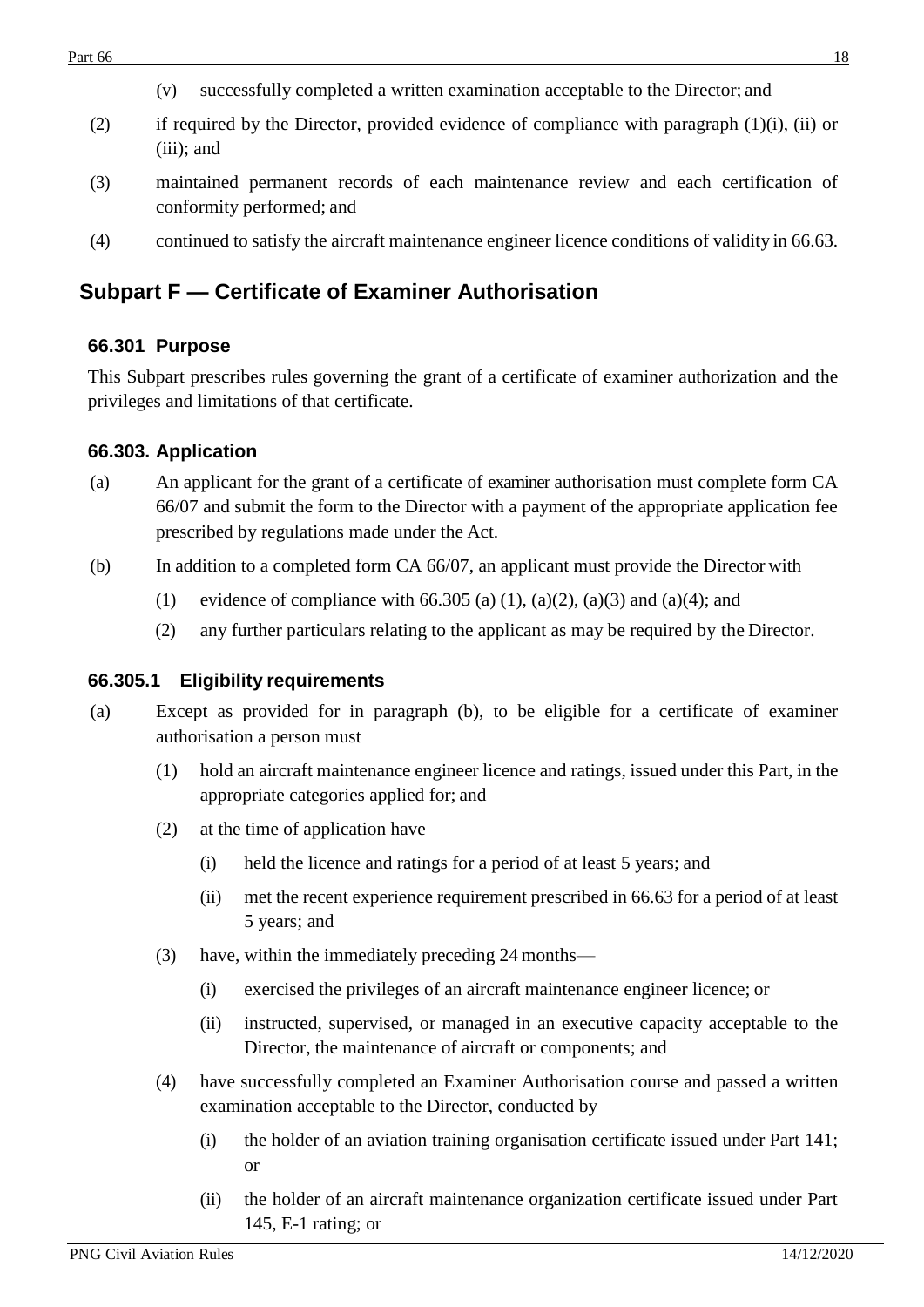- (iii) the Director.
- (b) The Director may accept a foreign Examiner Authorisation certificate or a foreign licence held for a period of at least 5 years in lieu of the requirement in paragraph  $(a)(2)(i)$ .

#### <span id="page-18-0"></span>**66.307 Privileges and limitations**

- (a) Subject to paragraph (b), a certificate of examiner authorisation entitles the holderto
	- (1) Examine aircraft maintenance engineering personnel; and
	- (2) after completion of aircraft maintenance engineer examinations or skills test, endorse those personnel for a licence, rating or certificate issued under this Part.
- (b) A person must not exercise the privileges specified in paragraph (a) unless that person has available the equipment, facilities, and examination data necessary to properly examine personnel on airframes, powerplants, propellers, systems or any related aircraft or component.

#### <span id="page-18-1"></span>**66.309 Duration of certificate**

A certificate of examiner authorisation issued under this Part shall be valid for a period up to 5 years or until the certificate is suspended or revoked in accordance with the Act during that period.

#### <span id="page-18-2"></span>**66.311 Conditions of validity**

The holder of a certificate of examiner authorisation must not exercise the privileges of that certificate unless that person has

- (1) within the preceding 24 months of the examiner authorization expiry
	- (i) performed at least 4 examinations; or
	- (ii) successfully completed a refresher course comprising at least 8 hours instruction that is acceptable to the Director; or
	- (iii) successfully completed a written examination acceptable to the Director; and
- (2) if required by the Director, provided evidence of compliance with paragraph  $(1)(i)$ ,  $(1)(ii)$  or  $(1)(iii)$ .

# <span id="page-18-3"></span>**Subpart G — Certificate of Instructor Authorisation**

#### <span id="page-18-4"></span>**66.401 Purpose**

This Subpart prescribes rules governing the grant of a certificate of instructor authorization and the privileges and limitations of that certificate.

#### <span id="page-18-5"></span>**66.403 Application**

(a) An applicant for the grant of a certificate of instructor authorisation must complete form  $CA\,66/08$ and submit the form to the Director with a payment of the appropriate application fee prescribed by regulations made under the Act.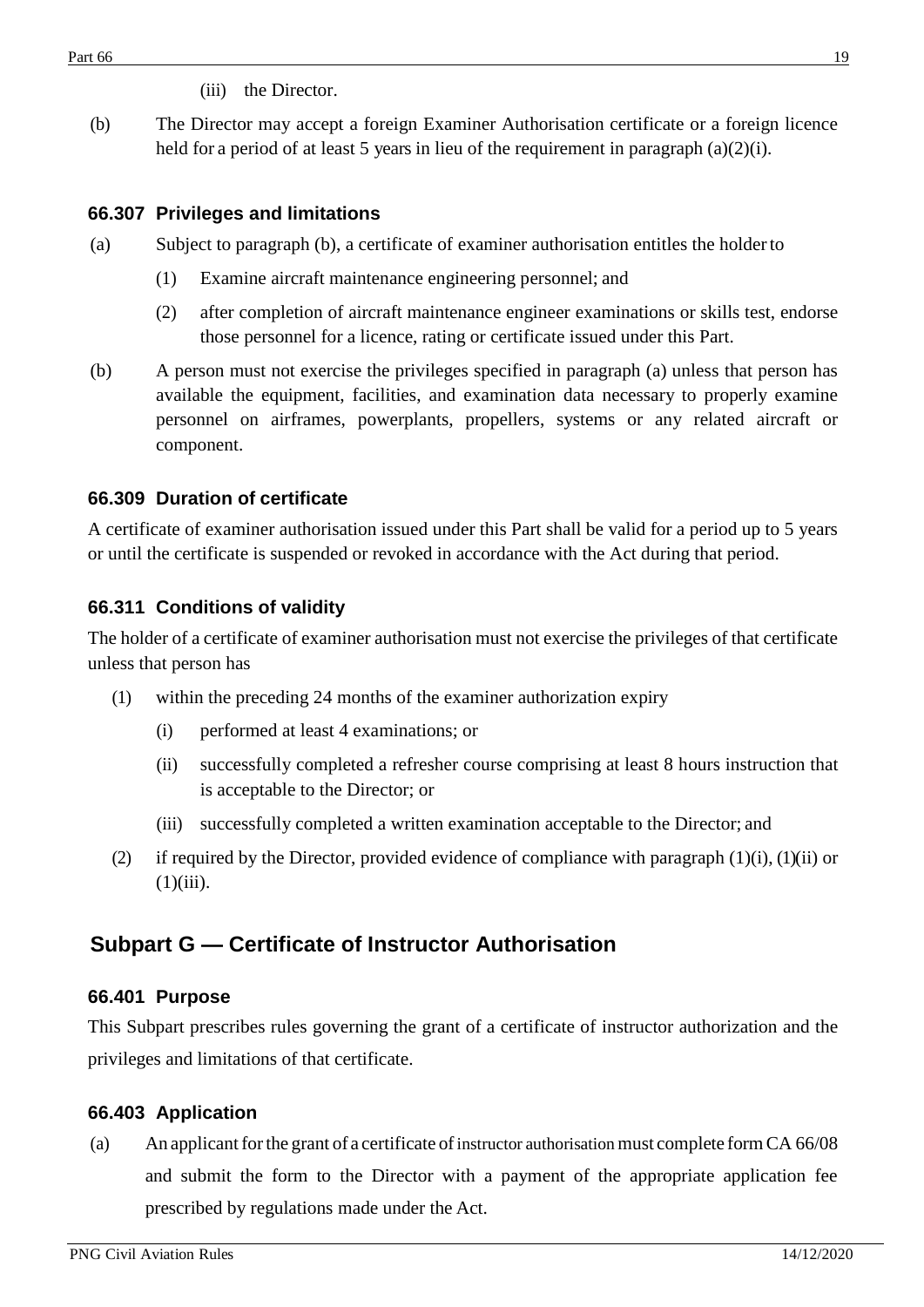- (b) In addition to a completed form CA 66/08, an applicant must provide the Director with—
	- (1) evidence of compliance with rule  $66.405$  (a)(1), (a) (2), (a)(3) and (a)(4); and
	- (2) any further particulars relating to the applicant as may be required by the Director.

# <span id="page-19-0"></span>**66.405 Eligibility requirements**

- (a) Except as provided for in paragraph (b), to be eligible for a certificate of instructor authorisation a person must
	- (1) hold an aircraft maintenance engineer licence and ratings, issued under this Part, in the appropriate categories applied for; and
	- (2) at the time of application have;
		- (i) held the licence and ratings for a period of at least 5 years; and
		- (ii) met the recent experience requirement prescribed in 66.63 for a period of at least 3 years; and
	- (3) have, within the immediately preceding 24 months
		- (i) exercised the privileges of an aircraft maintenance engineer licence; or
		- (ii) instructed, supervised, or managed in an executive capacity acceptable to the Director, the maintenance of aircraft or components; and
	- (4) have successfully completed an Instructor Authorisation course and passed a written examination acceptable to the Director, conducted by;
		- (i) the holder of an aviation training organisation certificate issued under Part 141; or
		- (ii) the holder of an aircraft maintenance organization certificate issued under Part 145, E-1 rating; or
		- (iii) the Director.
- (b) The Director may accept a foreign Instructor Authorisation certificate or an equivalent foreign licence held for a period of at least 5 years in lieu of the requirement in paragraph  $(a)(2)(i)$ .

# <span id="page-19-1"></span>**66.407 Privileges and limitations**

- (a) Subject to paragraph (b), a certificate of Instructor authorisation entitles the holder to give instruction to aircraft maintenance engineering personnel;
- (b) A person must not exercise the privileges specified in paragraph (a) unless that person has available the equipment, facilities, and examination data necessary to properly examine personnel on airframes, powerplants, propellers, systems or any related aircraft or component.

# <span id="page-19-2"></span>**66.409 Duration of certificate**

A certificate of instructor authorisation issued under this Part shall be valid for a period up to 5 years or until the certificate is suspended or revoked in accordance with the Act during that period.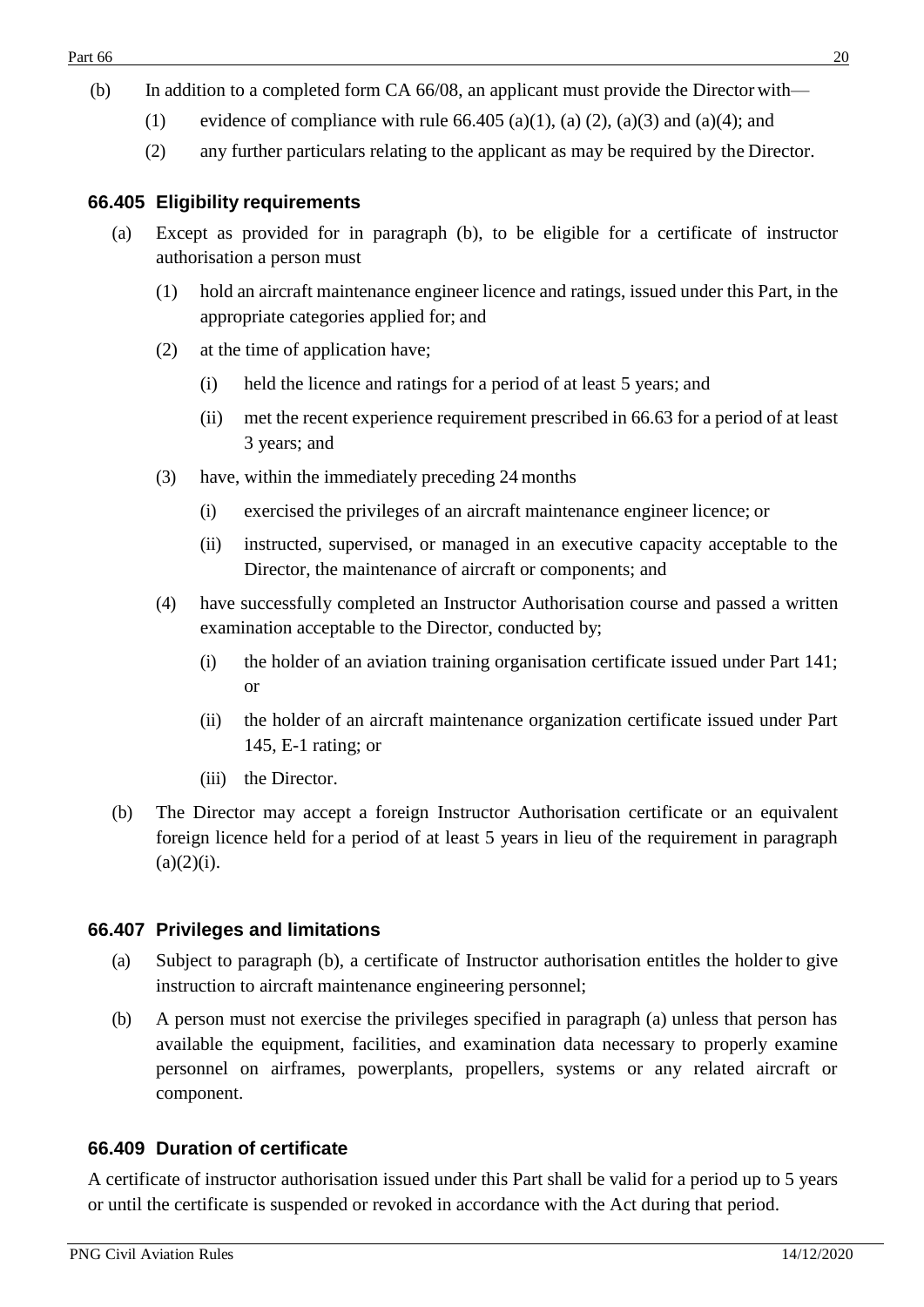# <span id="page-20-0"></span>**66.411 Conditions of validity**

The holder of a certificate of instructor authorisation must not exercise the privileges of that certificate unless that person has;

- (1) Within the preceding 24 months of the instructor authorization expiry
	- (i) Performed at least 6 instructional training; or
	- (ii) successfully completed a refresher course comprising at least 8 hours instruction that is acceptable to the Director; or
	- (iii) successfully completed a written examination acceptable to the Director; and
- (2) if required by the Director, provided evidence of compliance with paragraph  $(1)(i)$ ,  $(1)(ii)$  or  $(1)(iii)$ .

# <span id="page-20-2"></span><span id="page-20-1"></span>**Subpart H — Changes to Licence or Certificate**

#### **66.451 Purpose**

This Subpart prescribes rules regarding changes to licences and certificates.

#### <span id="page-20-3"></span>**66.453 Personal information**

The holder of a licence or certificate must advise the Director in writing within 14 days of any changes to the following:

- (1) name; and
- (2) address for service; and
- (3) nationality.

#### <span id="page-20-4"></span>**66.455 Suspension and revocation**

- (a) The holder of a licence or certificate that is suspended must immediately present that licence or certificate to the Director.
- (b) The holder of a licence or certificate that is suspended must comply with any requirements or conditions specified by the Director for the re-validation of that licence orcertificate.
- (c) The holder of a licence or certificate that is revoked must immediately return that licence or certificate to the Director.
- (d) If a licence or certificate is revoked, the person who was the holder of that document must advise their Part 145 approved maintenance organisation employer of the revocation.

#### <span id="page-20-5"></span>**66.457 Cancellation**

The Director may return a cancelled licence or certificate to the person who was the holder after marking the document with appropriate cancellation marks.

# <span id="page-20-6"></span>**Subpart I— Transition Provisions**

#### <span id="page-20-7"></span>**66.501 Reserved**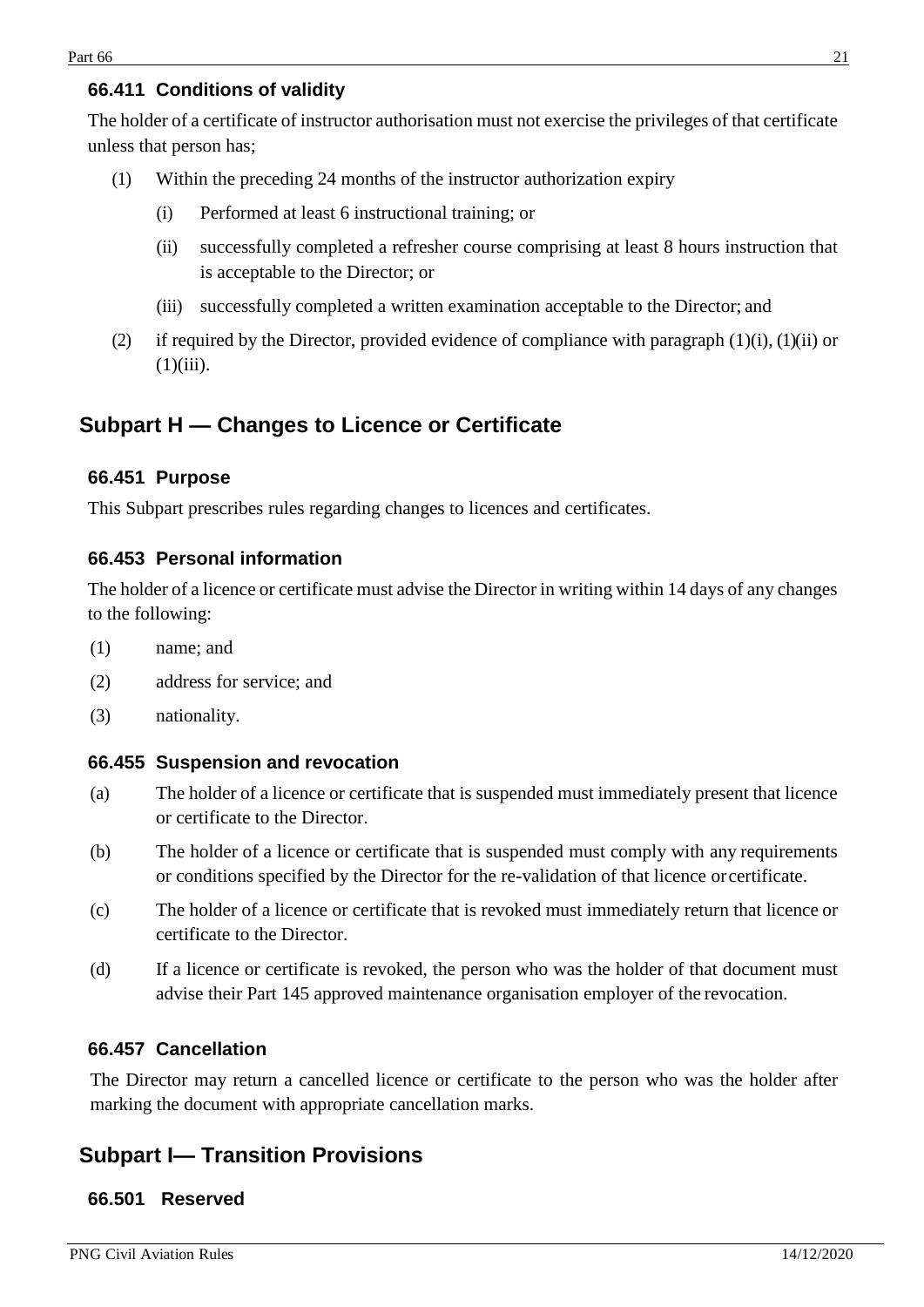# <span id="page-21-0"></span>**Appendix A — Reserved**

# <span id="page-21-1"></span>**Appendix B — Group and Type Ratings**

## <span id="page-21-2"></span>**B.1 Groups**

Ratings may be issued in the following groups:

(a) Aeroplane

**Group 1:** Metal stressed skin unpressurized aeroplanes with fixed landing gear no exceeding 5700kg:

**Group 2:** Metal stressed skin unpressurised aeroplanes other than group 1:

**Group 3:** Aeroplanes with principally wooden or tubular structure, fabric covered:

**Group 4:** Aeroplanes constructed principally of fibre reinforced plastic (FRP) or similar material.

(b) Rotorcraft

**Group 1:** Piston engine rotorcraft:

**Group 2:** Turbine engine rotorcraft:

(c) Powerplant

**Group 1:** Normally aspirated engines:

**Group 2**: Turbocharged, supercharged, or radial piston engines:

(d) Electrical

**Group 1:** Electrical systems in pressurised aeroplanes with an MCTOW of 5700kg or less and unpressurised aircraft which have as their primary source of power:

- (i) DC generators; or
- (ii) Starter Generators; or
- (iii) Alternators with self-contained rectifiers:

**Group 2:** Electrical systems which have as their primary source of power:

- (i) DC generators, or starter generators, and have their frequency wild alternators installed for secondary services; or
- (ii) Constant frequency AC from alternators driven by constant speed drive units:
- (e) Instrument

**Group 1:** General aircraft instruments systems; basic flight instrument systems; basic flight instrument systems; oxygen systems, cabin pressurization and air conditioning systems other than those fitted to pressurised aeroplanes with a MCTOW of 5700kg or more:

**Group 2:** Autoflight and navigation systems including air data computer systems, servo driven instruments, remote gyro systems including remote reading compasses, automatic flight control systems and inertial navigation systems other than those fitted to pressurised aeroplanes with an MCTOW of 5700kg or more;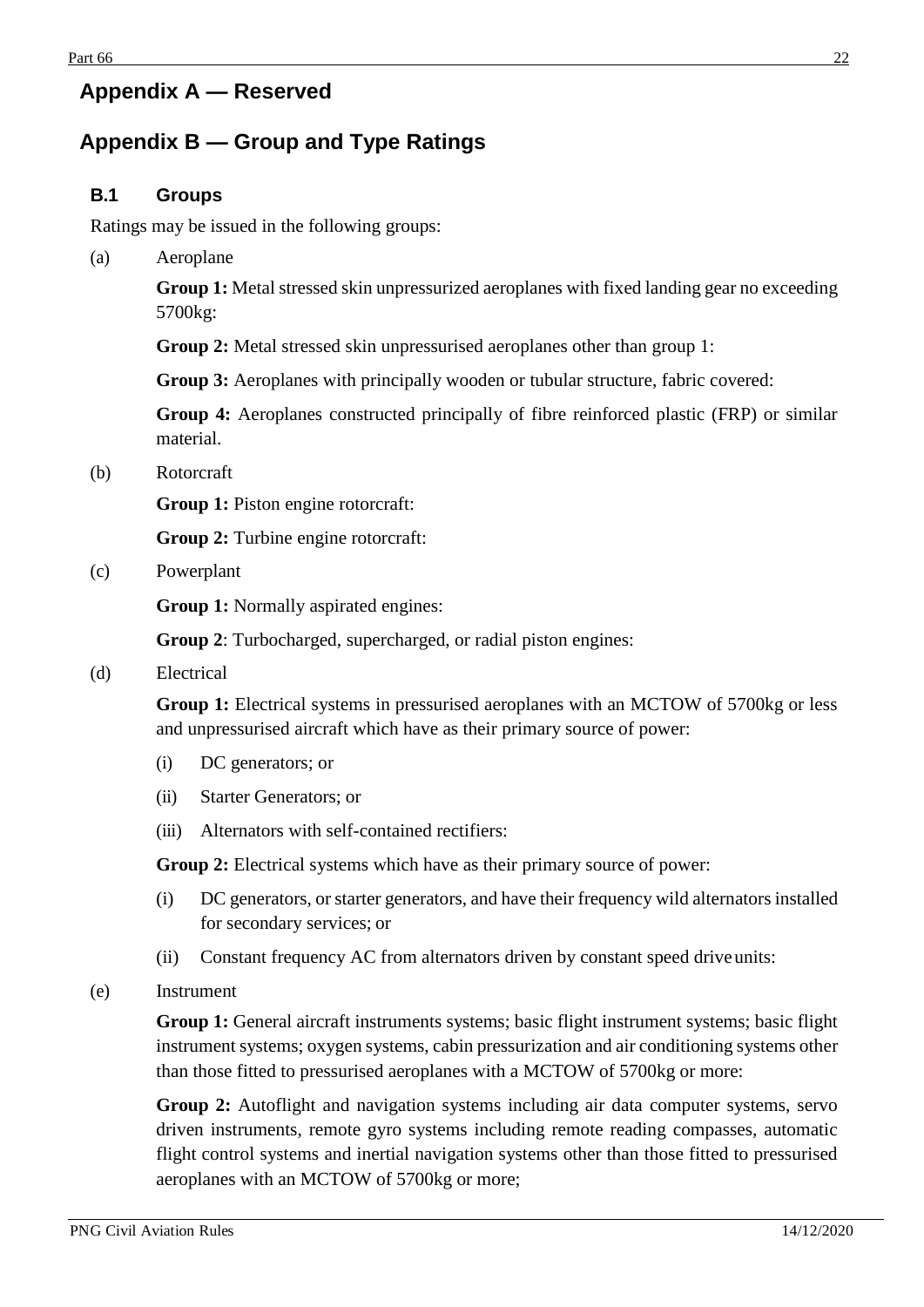**Group 1:** Airborne communication systems including VHF, HF, CVR, audio and ELT:

**Group 2:** Airborne navigation systems including ADF, VOR, ILS, VLF, Omega, marker beacon, GPS and GNSS:

**Group 3:** Airborne primary and secondary radar including weather radar, dopler, radio altimeter, DME, transponder, and TCAS:

(g) Lighter than air aircraft

**Group 1:** Hot air free balloons and hot air airships in their entirety:

**Group 2:** Gas filled airships and their components excluding the engine and propeller or fan, or both.

# <span id="page-22-0"></span>**B.2 Types**

Ratings for the following aircraft or components must be issued by the Director as type ratings for the individual aircraft or component types:

- (1) **Aeroplane:** pressurised aeroplanes:
- (2) **Rotorcraft:** rotorcraft that the Director considers are not included in the Rotorcraft Group 1 or 2 rating:
- (3) **Powerplant:** turbine powerplants:
- (4) **Electrical:** electrical systems and equipment installed in pressurised aeroplanes with an MCTOW of more than 5700kg:
- (5) **Instrument:** integrated flight systems installed in pressurised aeroplanes with an MCTOW of more than 5700kg:
- (6) **Radio:** complete radio installations installed in pressurised aeroplanes with an MCTOW of more than 5700kg:
- (7) **Components:** overhaul and maintenance of aircraft or components specified in rule 43.54(b) and (c).

# <span id="page-22-1"></span>**Appendix C – Additional Privileges**

- (a) The holder of a licence in category aeroplane or category rotorcraft may perform or supervise, and certify release to service the following maintenance, if rated on the applicable aircraft type:
	- (1) the applicable inspections required by Part 91, subpart G or Part 125, subpart G, or Part 135, Subpart G or Part 136 Subpart K of Group 1 electrical and instrument systems and Group 1,2 and 3 radio systems: